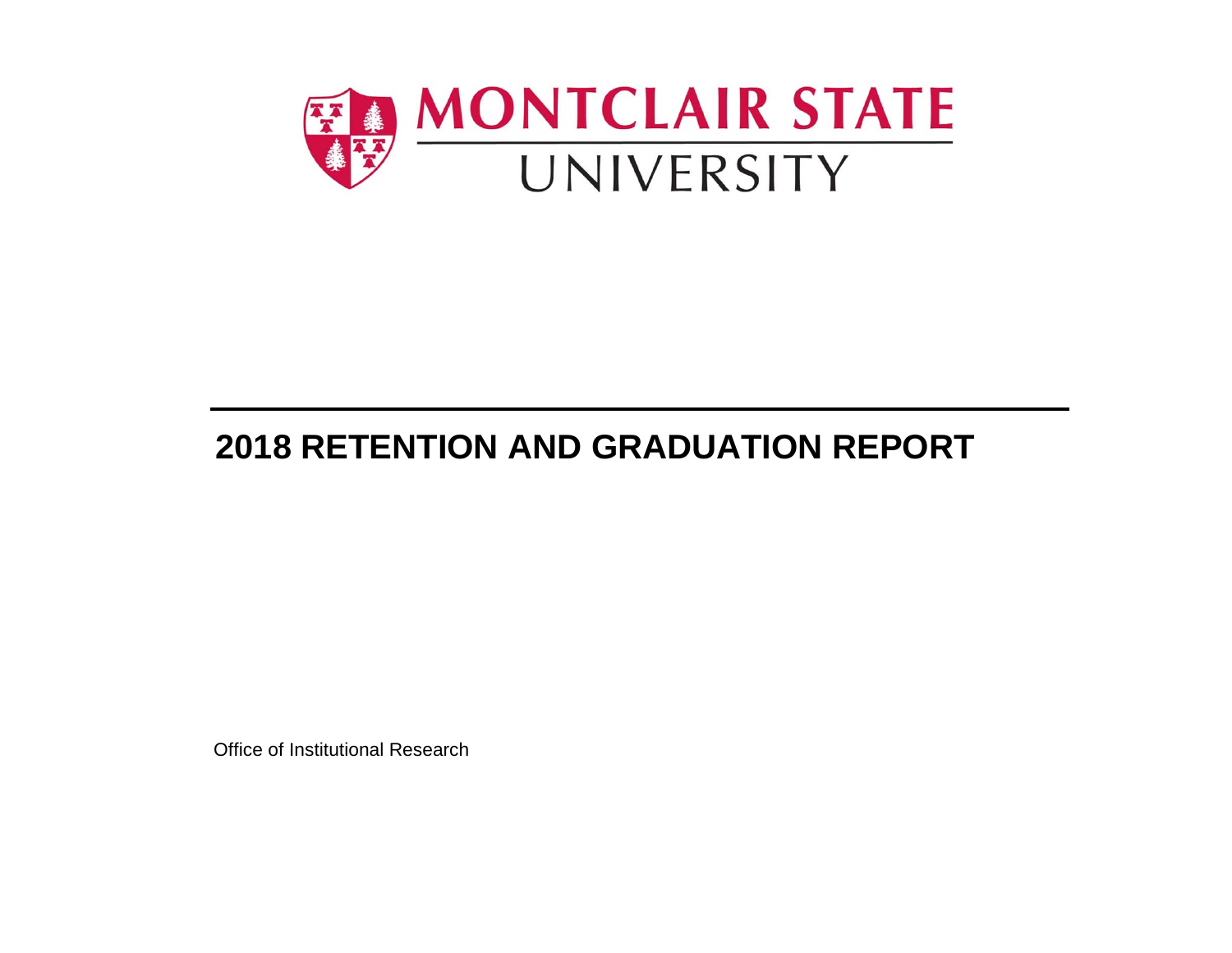# **TABLE 1: RETENTION AND GRADUATION RATES FOR FULL-TIME, FIRST-TIME UNDERGRADUATE COHORTS ENTERING FALL 2007 TO FALL 2016 [1]**

|                                                |                                                          |                       | <b>RETENTION RATES</b>                                    |                       | <b>RETENTION &amp; CUMULATIVE GRADUATION RATES [2]</b> |                                   |                                  |                                   |                                  |                                                                                                               |
|------------------------------------------------|----------------------------------------------------------|-----------------------|-----------------------------------------------------------|-----------------------|--------------------------------------------------------|-----------------------------------|----------------------------------|-----------------------------------|----------------------------------|---------------------------------------------------------------------------------------------------------------|
| <b>YEAR</b><br><b>COHORT</b><br><b>ENTERED</b> | <b>NUMBER IN</b><br><b>ENTERING</b><br><b>COHORT [3]</b> | <b>SECOND</b><br>YEAR | <b>PERCENT RETAINED TO</b><br><b>THIRD</b><br><b>YEAR</b> | <b>FOURTH</b><br>YEAR | <b>PERCENT</b><br><b>4 YEARS</b>                       | <b>PERCENT</b><br><b>5TH YEAR</b> | <b>PERCENT</b><br><b>5 YEARS</b> | <b>PERCENT</b><br><b>6TH YEAR</b> | <b>PERCENT</b><br><b>6 YEARS</b> | <b>PERCENT</b><br><b>GRADUATED RETAINED TO GRADUATED RETAINED TO GRADUATED RETAINED TO</b><br><b>7TH YEAR</b> |
| 2007                                           | 2,068                                                    | 81.9%                 | 73.7%                                                     | 69.9%                 | 34.4%                                                  | 34.1%                             | 57.9%                            | 9.4%                              | 63.4%                            | 3.7%                                                                                                          |
| 2008                                           | 2,257                                                    | 83.0%                 | 75.6%                                                     | 70.6%                 | 36.2%                                                  | 33.0%                             | 58.9%                            | 9.2%                              | 63.8%                            | 4.0%                                                                                                          |
| 2009                                           | 2,100                                                    | 81.2%                 | 73.3%                                                     | 70.0%                 | 36.0%                                                  | 32.0%                             | 60.0%                            | 7.6%                              | 65.6%                            | 2.5%                                                                                                          |
| 2010                                           | 2,169                                                    | 81.8%                 | 73.9%                                                     | 69.8%                 | 39.2%                                                  | 29.7%                             | 60.9%                            | 6.8%                              | 65.2%                            | 2.3%                                                                                                          |
| 2011                                           | 2,336                                                    | 81.7%                 | 72.5%                                                     | 69.3%                 | 42.3%                                                  | 26.5%                             | 62.0%                            | 5.9%                              | 65.3%                            | 2.4%                                                                                                          |
| 2012                                           | 2,201                                                    | 86.1%                 | 77.8%                                                     | 75.0%                 | 47.1%                                                  | 27.0%                             | 67.8%                            | 5.3%                              |                                  |                                                                                                               |
| 2013                                           | 3,027                                                    | 81.5%                 | 73.0%                                                     | 70.3%                 | 44.6%                                                  | 25.1%                             |                                  |                                   |                                  |                                                                                                               |
| 2014                                           | 2,889                                                    | 83.2%                 | 76.3%                                                     | $72.6\%$              |                                                        |                                   |                                  |                                   |                                  |                                                                                                               |
| 2015                                           | 3,097                                                    | 83.1%                 | 74.3%                                                     |                       |                                                        |                                   |                                  |                                   |                                  |                                                                                                               |
| 2016                                           | 2,977                                                    | 80.5%                 |                                                           |                       |                                                        |                                   |                                  |                                   |                                  |                                                                                                               |
| <b>Means</b>                                   | 2,512                                                    | 82.4%                 | 74.5%                                                     | 70.9%                 | 40.0%                                                  | 29.6%                             | 61.2%                            | 7.4%                              | 64.7%                            | 3.0%                                                                                                          |

[1] Sources: SURE/IPEDS Enrollment, Degree, and SSN Change file submissions. Retention rates exclude degree earners.

[2] Graduation rates correspond to those reported on the IPEDS Graduation Rate Survey (GRS).

[3] This is the Revised IPEDS GRS Cohort number, with exclusions (death, permanent disability, military service, foreign service, & church mission service) removed.

 $=$  Our most recent retention and graduation rates.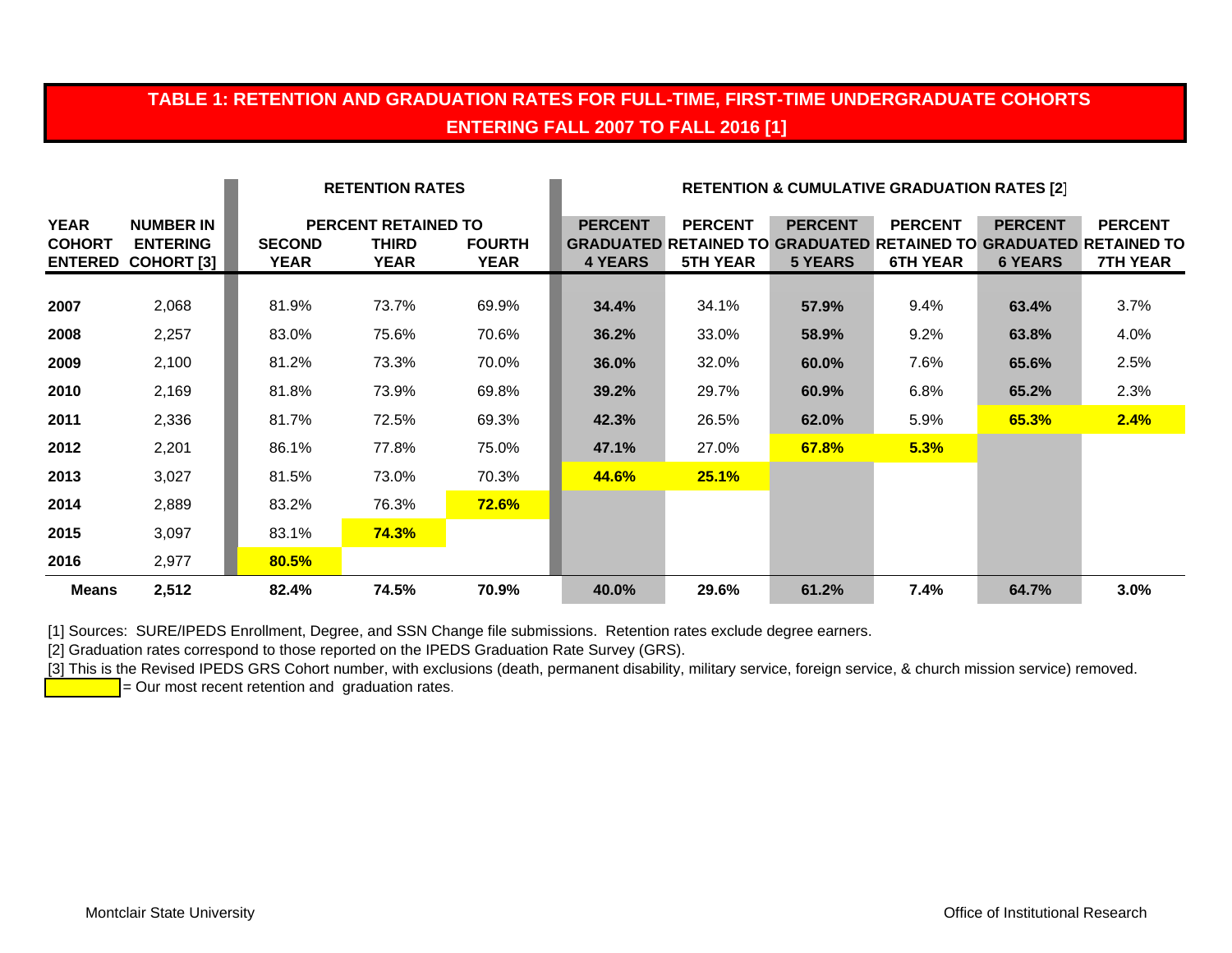# **TABLE 2: RETENTION AND GRADUATION RATES FOR FULL-TIME, FIRST-TIME FRESHMAN COHORTS BY ADMISSIONS STATUS, FALL 2011 TO FALL 2016 [1]**

|                                       |                                                      |                              | <b>RETENTION RATES</b>                             |                              | <b>RETENTION &amp; CUMULATIVE GRADUATION RATES</b> |                                   |                                  |                                   |                                  |                                                                                                               |
|---------------------------------------|------------------------------------------------------|------------------------------|----------------------------------------------------|------------------------------|----------------------------------------------------|-----------------------------------|----------------------------------|-----------------------------------|----------------------------------|---------------------------------------------------------------------------------------------------------------|
| YEAR &<br><b>ADMIT</b><br><b>TYPE</b> | <b>NUMBER IN</b><br><b>ENTERING</b><br><b>COHORT</b> | <b>SECOND</b><br><b>YEAR</b> | PERCENT RETAINED TO<br><b>THIRD</b><br><b>YEAR</b> | <b>FOURTH</b><br><b>YEAR</b> | <b>PERCENT</b><br><b>4 YEARS</b>                   | <b>PERCENT</b><br><b>5TH YEAR</b> | <b>PERCENT</b><br><b>5 YEARS</b> | <b>PERCENT</b><br><b>6TH YEAR</b> | <b>PERCENT</b><br><b>6 YEARS</b> | <b>PERCENT</b><br><b>GRADUATED RETAINED TO GRADUATED RETAINED TO GRADUATED RETAINED TO</b><br><b>7TH YEAR</b> |
| 2011                                  | 2,336                                                | 81.7%                        | 72.5%                                              | 69.3%                        | 42.3%                                              | 26.5%                             | 62.0%                            | 5.9%                              | 65.3%                            | 2.4%                                                                                                          |
| Regular                               | 2,101                                                | 81.3%                        | 72.2%                                              | 69.3%                        | 42.5%                                              | 26.5%                             | 62.3%                            | 5.9%                              | 65.6%                            | 2.3%                                                                                                          |
| <b>EOF</b>                            | 108                                                  | 88.0%                        | 77.8%                                              | 74.1%                        | 43.5%                                              | 25.9%                             | 63.0%                            | 5.6%                              | 65.7%                            | 3.7%                                                                                                          |
| Special                               | 127                                                  | 82.7%                        | 73.2%                                              | 65.4%                        | 38.6%                                              | 26.8%                             | 56.7%                            | 5.5%                              | 60.6%                            | 3.9%                                                                                                          |
| 2012                                  | 2,201                                                | 86.1%                        | 77.8%                                              | 75.0%                        | 47.1%                                              | 27.0%                             | 67.8%                            | 5.3%                              |                                  |                                                                                                               |
| Regular                               | 1,973                                                | 85.6%                        | 77.3%                                              | 74.5%                        | 47.3%                                              | 26.3%                             | 67.7%                            | 4.9%                              |                                  |                                                                                                               |
| <b>EOF</b>                            | 124                                                  | 91.9%                        | 86.3%                                              | 84.7%                        | 46.8%                                              | 37.1%                             | <b>71.0%</b>                     | 8.9%                              |                                  |                                                                                                               |
| Special                               | 104                                                  | 87.5%                        | 76.0%                                              | 73.1%                        | 44.2%                                              | 29.8%                             | 65.4%                            | 8.7%                              |                                  |                                                                                                               |
| 2013                                  | 3,027                                                | 81.5%                        | 73.0%                                              | 70.3%                        | 44.6%                                              | 25.1%                             |                                  |                                   |                                  |                                                                                                               |
| Regular                               | 2,805                                                | 80.8%                        | 72.4%                                              | 69.9%                        | 45.0%                                              | 24.3%                             |                                  |                                   |                                  |                                                                                                               |
| <b>EOF</b>                            | 126                                                  | 90.5%                        | 83.3%                                              | 81.7%                        | 37.3%                                              | 38.9%                             |                                  |                                   |                                  |                                                                                                               |
| Special                               | 96                                                   | 88.5%                        | 76.0%                                              | 67.7%                        | 41.7%                                              | 32.3%                             |                                  |                                   |                                  |                                                                                                               |
| 2014                                  | 2,889                                                | 83.2%                        | 76.3%                                              | 72.6%                        |                                                    |                                   |                                  |                                   |                                  |                                                                                                               |
| Regular                               | 2,654                                                | 83.1%                        | 76.2%                                              | 73.0%                        |                                                    |                                   |                                  |                                   |                                  |                                                                                                               |
| <b>EOF</b>                            | 119                                                  | 89.1%                        | 85.7%                                              | 77.3%                        |                                                    |                                   |                                  |                                   |                                  |                                                                                                               |
| Special                               | 116                                                  | 78.4%                        | 69.0%                                              | 57.8%                        |                                                    |                                   |                                  |                                   |                                  |                                                                                                               |
| 2015                                  | 3,097                                                | 83.1%                        | 74.3%                                              |                              |                                                    |                                   |                                  |                                   |                                  |                                                                                                               |
| Regular                               | 2,849                                                | 82.8%                        | 74.2%                                              |                              |                                                    |                                   |                                  |                                   |                                  |                                                                                                               |
| <b>EOF</b>                            | 122                                                  | 91.8%                        | 86.1%                                              |                              |                                                    |                                   |                                  |                                   |                                  |                                                                                                               |
| Special                               | 126                                                  | 81.0%                        | 65.1%                                              |                              |                                                    |                                   |                                  |                                   |                                  |                                                                                                               |
| 2016                                  | 2,977                                                | 80.5%                        |                                                    |                              |                                                    |                                   |                                  |                                   |                                  |                                                                                                               |
| Regular                               | 2,777                                                | 80.2%                        |                                                    |                              |                                                    |                                   |                                  |                                   |                                  |                                                                                                               |
| <b>EOF</b>                            | 129                                                  | 85.3%                        |                                                    |                              |                                                    |                                   |                                  |                                   |                                  |                                                                                                               |
| Special                               | 71                                                   | 83.1%                        |                                                    |                              |                                                    |                                   |                                  |                                   |                                  |                                                                                                               |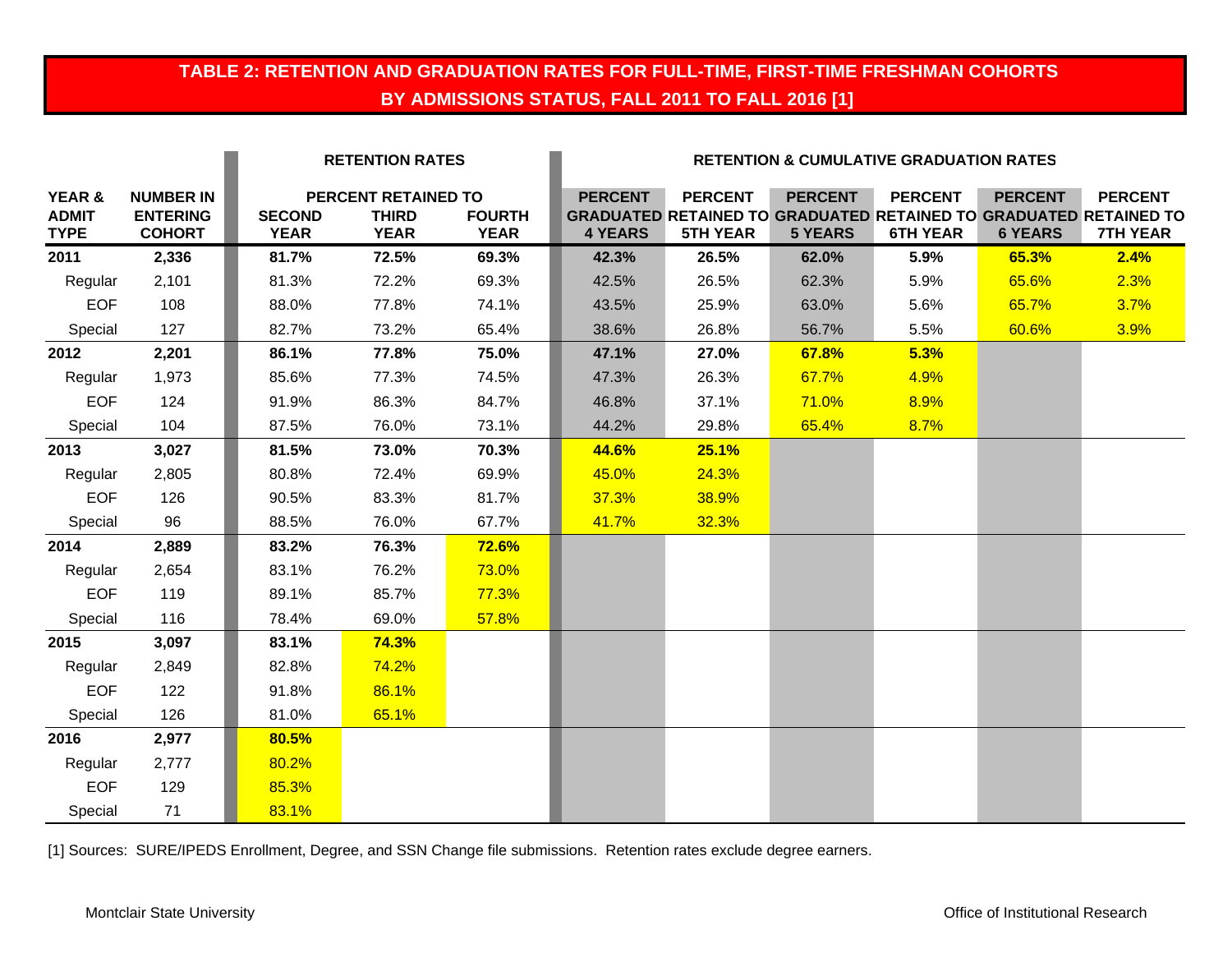# **TABLE 3: RETENTION AND GRADUATION RATES FOR FULL-TIME, FIRST-TIME FRESHMAN COHORTS BY SEX, FALL 2011 TO FALL 2016 [1]**

|                                        |                                                      |                              | <b>RETENTION RATES</b>                             |                              | <b>RETENTION &amp; CUMULATIVE GRADUATION RATES</b> |                                   |                                  |                                   |                                  |                                                                                                               |
|----------------------------------------|------------------------------------------------------|------------------------------|----------------------------------------------------|------------------------------|----------------------------------------------------|-----------------------------------|----------------------------------|-----------------------------------|----------------------------------|---------------------------------------------------------------------------------------------------------------|
| <b>YEAR</b><br><b>ENTERED</b><br>& SEX | <b>NUMBER IN</b><br><b>ENTERING</b><br><b>COHORT</b> | <b>SECOND</b><br><b>YEAR</b> | PERCENT RETAINED TO<br><b>THIRD</b><br><b>YEAR</b> | <b>FOURTH</b><br><b>YEAR</b> | <b>PERCENT</b><br><b>4 YEARS</b>                   | <b>PERCENT</b><br><b>5TH YEAR</b> | <b>PERCENT</b><br><b>5 YEARS</b> | <b>PERCENT</b><br><b>6TH YEAR</b> | <b>PERCENT</b><br><b>6 YEARS</b> | <b>PERCENT</b><br><b>GRADUATED RETAINED TO GRADUATED RETAINED TO GRADUATED RETAINED TO</b><br><b>7TH YEAR</b> |
| 2011                                   | 2,336                                                | 81.7%                        | 72.5%                                              | 69.3%                        | 42.3%                                              | 26.5%                             | 62.0%                            | 5.9%                              | 65.3%                            | 2.4%                                                                                                          |
| Female                                 | 1,427                                                | 84.4%                        | 75.8%                                              | 72.7%                        | 48.3%                                              | 24.6%                             | 67.6%                            | 4.6%                              | 70.4%                            | 2.1%                                                                                                          |
| Male                                   | 909                                                  | 77.4%                        | 67.4%                                              | 64.0%                        | 32.9%                                              | 29.5%                             | 53.1%                            | 7.9%                              | 57.3%                            | 3.0%                                                                                                          |
| 2012                                   | 2,201                                                | 86.1%                        | 77.8%                                              | 75.0%                        | 47.1%                                              | 27.0%                             | 67.8%                            | 5.3%                              |                                  |                                                                                                               |
| Female                                 | 1,430                                                | 87.2%                        | 79.4%                                              | 76.5%                        | 50.8%                                              | 25.4%                             | <b>70.9%</b>                     | 4.1%                              |                                  |                                                                                                               |
| Male                                   | 771                                                  | 83.9%                        | 74.7%                                              | 72.2%                        | 40.3%                                              | 30.1%                             | 62.0%                            | 7.4%                              |                                  |                                                                                                               |
| 2013                                   | 3,027                                                | 81.5%                        | 73.0%                                              | 70.3%                        | 44.6%                                              | 25.1%                             |                                  |                                   |                                  |                                                                                                               |
| Female                                 | 1,890                                                | 82.4%                        | 74.9%                                              | 72.0%                        | 49.5%                                              | 22.5%                             |                                  |                                   |                                  |                                                                                                               |
| Male                                   | 1,137                                                | 79.9%                        | 69.8%                                              | 67.5%                        | 36.4%                                              | 29.5%                             |                                  |                                   |                                  |                                                                                                               |
| 2014                                   | 2,889                                                | 83.2%                        | 76.3%                                              | 72.6%                        |                                                    |                                   |                                  |                                   |                                  |                                                                                                               |
| Female                                 | 1,814                                                | 85.3%                        | 79.2%                                              | 75.6%                        |                                                    |                                   |                                  |                                   |                                  |                                                                                                               |
| Male                                   | 1,075                                                | 79.6%                        | 71.4%                                              | 67.5%                        |                                                    |                                   |                                  |                                   |                                  |                                                                                                               |
| 2015                                   | 3,097                                                | 83.1%                        | 74.3%                                              |                              |                                                    |                                   |                                  |                                   |                                  |                                                                                                               |
| Female                                 | 1,950                                                | 83.9%                        | 75.2%                                              |                              |                                                    |                                   |                                  |                                   |                                  |                                                                                                               |
| Male                                   | 1,147                                                | 81.7%                        | 72.7%                                              |                              |                                                    |                                   |                                  |                                   |                                  |                                                                                                               |
| 2016                                   | 2,977                                                | 80.5%                        |                                                    |                              |                                                    |                                   |                                  |                                   |                                  |                                                                                                               |
| Female                                 | 1,869                                                | 80.8%                        |                                                    |                              |                                                    |                                   |                                  |                                   |                                  |                                                                                                               |
| Male                                   | 1,108                                                | 79.9%                        |                                                    |                              |                                                    |                                   |                                  |                                   |                                  |                                                                                                               |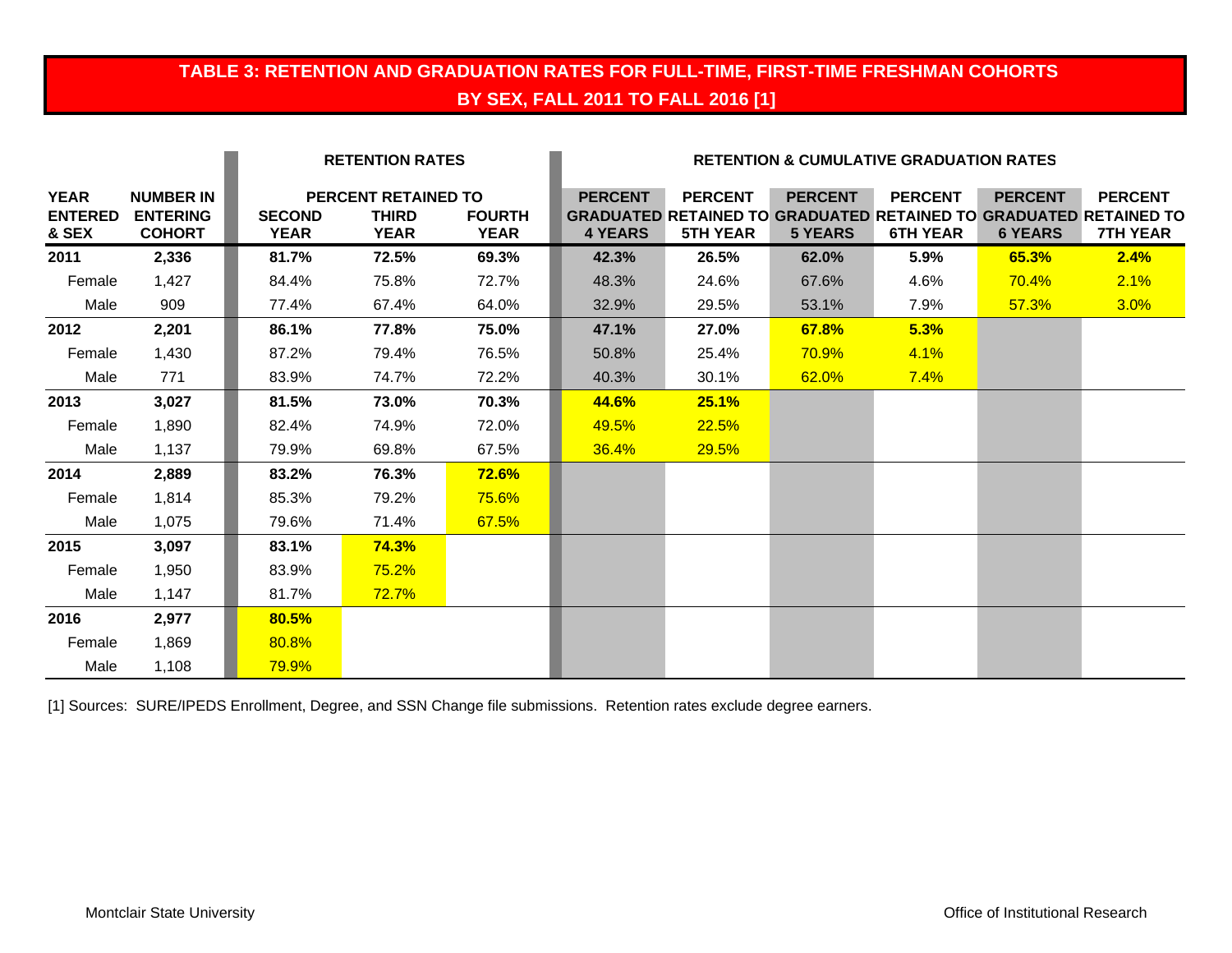## **TABLE 4: RETENTION AND GRADUATION RATES FOR FULL-TIME, FIRST-TIME FRESHMAN COHORTS BY RACE/ETHNICITY/U.S. RESIDENCY, FALL 2011 TO FALL 2016 [1]**

|                 |                                     |               | <b>RETENTION RATES</b>              |               |                | <b>RETENTION &amp; CUMULATIVE GRADUATION RATES</b> |                |                 |                |                                                                                            |  |
|-----------------|-------------------------------------|---------------|-------------------------------------|---------------|----------------|----------------------------------------------------|----------------|-----------------|----------------|--------------------------------------------------------------------------------------------|--|
| YEAR &<br>RACE/ | <b>NUMBER IN</b><br><b>ENTERING</b> | <b>SECOND</b> | PERCENT RETAINED TO<br><b>THIRD</b> | <b>FOURTH</b> | <b>PERCENT</b> | <b>PERCENT</b>                                     | <b>PERCENT</b> | <b>PERCENT</b>  | <b>PERCENT</b> | <b>PERCENT</b><br><b>GRADUATED RETAINED TO GRADUATED RETAINED TO GRADUATED RETAINED TO</b> |  |
| <b>ETHNIC</b>   | <b>COHORT</b>                       | <b>YEAR</b>   | <b>YEAR</b>                         | <b>YEAR</b>   | <b>4 YEARS</b> | <b>5TH YEAR</b>                                    | <b>5 YEARS</b> | <b>6TH YEAR</b> | <b>6 YEARS</b> | <b>7TH YEAR</b>                                                                            |  |
| 2011            | 2,336                               | 81.7%         | 72.5%                               | 69.3%         | 42.3%          | 26.5%                                              | 62.0%          | 5.9%            | 65.3%          | 2.1%                                                                                       |  |
| Internat'l      | 30                                  | 83.3%         | 83.3%                               | 83.3%         | 56.7%          | 26.7%                                              | 73.3%          | 6.7%            | 83.3%          | 6.7%                                                                                       |  |
| Hispanic        | 508                                 | 83.5%         | 74.0%                               | 71.1%         | 39.8%          | 31.1%                                              | 60.6%          | 8.9%            | 64.0%          | 2.6%                                                                                       |  |
| AmInd/NtAI      | $\mathbf 0$                         | $\sim$        | Ξ.                                  | $\mathbf{u}$  | $\sim$ $\sim$  | $\sim$ $-$                                         | $\sim$         | $\alpha = 1$    | $\frac{1}{2}$  | $\sim$                                                                                     |  |
| Asian           | 113                                 | 85.8%         | 72.6%                               | 66.4%         | 42.5%          | 24.8%                                              | 60.2%          | 4.4%            | 61.9%          | 5.3%                                                                                       |  |
| Black/AfAm      | 214                                 | 82.2%         | 70.1%                               | 66.4%         | 37.9%          | 28.5%                                              | 59.3%          | 4.7%            | 62.6%          | 0.9%                                                                                       |  |
| NatHa/Pacl      | 5                                   | 80.0%         | 60.0%                               | 60.0%         | 40.0%          | 20.0%                                              | 40.0%          | 20.0%           | 40.0%          | 0.0%                                                                                       |  |
| White           | 1,189                               | 81.3%         | 72.4%                               | 69.6%         | 43.7%          | 24.6%                                              | 63.2%          | 4.8%            | 66.4%          | 1.6%                                                                                       |  |
| Multiracial     | 94                                  | 74.5%         | 68.1%                               | 64.9%         | 31.9%          | 31.9%                                              | 56.4%          | 7.4%            | 59.6%          | 2.1%                                                                                       |  |
| Unknown         | 183                                 | 79.2%         | 72.7%                               | 68.3%         | 48.1%          | 21.9%                                              | 63.9%          | 6.0%            | 68.3%          | 3.3%                                                                                       |  |
| 2012            | 2,201                               | 86.1%         | 77.8%                               | 75.0%         | 47.1%          | 27.0%                                              | 67.8%          | 5.3%            |                |                                                                                            |  |
| Internat'l      | 21                                  | 66.7%         | 66.7%                               | 57.1%         | 33.3%          | 28.6%                                              | 52.4%          | 14.3%           |                |                                                                                            |  |
| Hispanic        | 487                                 | 89.9%         | 83.6%                               | 79.5%         | 46.0%          | 32.0%                                              | 68.2%          | 7.0%            |                |                                                                                            |  |
| Amlnd/NtAl      | $\mathbf{1}$                        | 100.0%        | 0.0%                                | 0.0%          | 0.0%           | 0.0%                                               | 0.0%           | 0.0%            |                |                                                                                            |  |
| Asian           | 113                                 | 89.4%         | 81.4%                               | 79.6%         | 46.9%          | 34.5%                                              | 72.6%          | 5.3%            |                |                                                                                            |  |
| Black/AfAm      | 201                                 | 83.6%         | 74.1%                               | 70.1%         | 41.8%          | 26.4%                                              | 58.7%          | 6.0%            |                |                                                                                            |  |
| NatHa/Pacl      | $\overline{2}$                      | 100.0%        | 50.0%                               | 50.0%         | 50.0%          | $0.0\%$                                            | 50.0%          | 0.0%            |                |                                                                                            |  |
| White           | 1,178                               | 85.5%         | 76.6%                               | 74.3%         | 49.2%          | 24.2%                                              | 69.4%          | 4.2%            |                |                                                                                            |  |
| Multiracial     | 124                                 | 83.1%         | 75.0%                               | 74.2%         | 42.7%          | 30.6%                                              | 64.5%          | 7.3%            |                |                                                                                            |  |
| Unknown         | 74                                  | 81.1%         | 73.0%                               | 71.6%         | 47.3%          | 24.3%                                              | 67.6%          | 4.1%            |                |                                                                                            |  |
| 2013            | 3,027                               | 81.5%         | 73.0%                               | 70.3%         | 44.6%          | 25.1%                                              |                |                 |                |                                                                                            |  |
| Internat'l      | 43                                  | 76.7%         | 72.1%                               | 67.4%         | 46.5%          | 23.3%                                              |                |                 |                |                                                                                            |  |
| Hispanic        | 683                                 | 82.4%         | 74.4%                               | 71.7%         | 38.4%          | 31.2%                                              |                |                 |                |                                                                                            |  |
| AmInd/NtAI      | $\overline{2}$                      | 50.0%         | 50.0%                               | 50.0%         | 0.0%           | 50.0%                                              |                |                 |                |                                                                                            |  |
| Asian           | 173                                 | 80.3%         | 69.9%                               | 66.5%         | 41.0%          | 25.4%                                              |                |                 |                |                                                                                            |  |
| Black/AfAm      | 293                                 | 83.3%         | 73.4%                               | 71.0%         | 39.6%          | 30.7%                                              |                |                 |                |                                                                                            |  |
| NatHa/Pacl      | 4                                   | 100.0%        | 75.0%                               | 75.0%         | 50.0%          | 25.0%                                              |                |                 |                |                                                                                            |  |
| White           | 1,436                               | 80.2%         | 72.4%                               | 69.7%         | 49.2%          | 20.5%                                              |                |                 |                |                                                                                            |  |
| Multiracial     | 114                                 | 82.5%         | 68.4%                               | 66.7%         | 38.6%          | 28.1%                                              |                |                 |                |                                                                                            |  |
| Unknown         | 279                                 | 84.6%         | 76.3%                               | 73.5%         | 46.2%          | 26.9%                                              |                |                 |                |                                                                                            |  |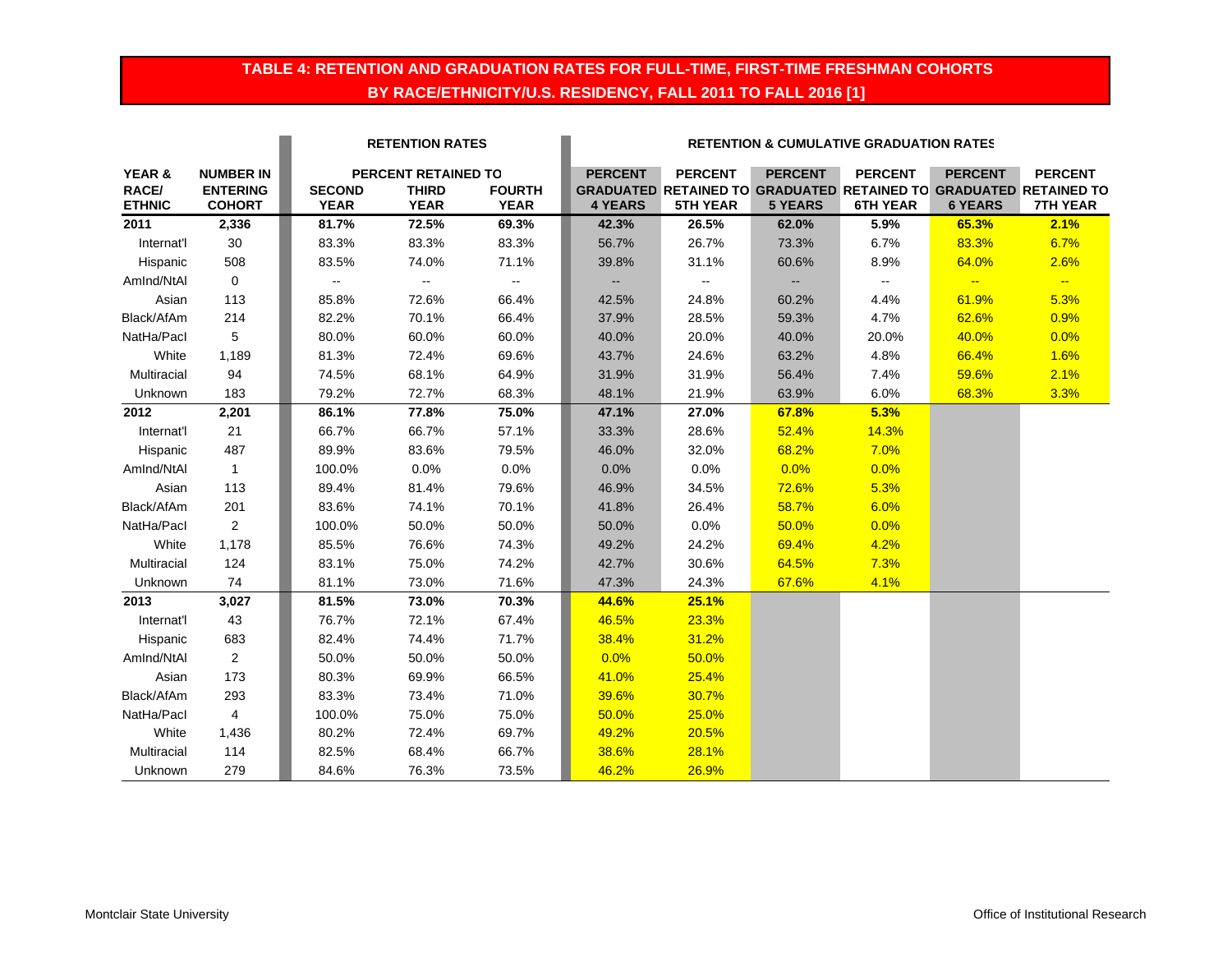|                   |                  |               | <b>RETENTION RATES</b> |               |                | <b>RETENTION &amp; CUMULATIVE GRADUATION RATES</b>                |                |                 |                |                 |  |
|-------------------|------------------|---------------|------------------------|---------------|----------------|-------------------------------------------------------------------|----------------|-----------------|----------------|-----------------|--|
| <b>YEAR &amp;</b> | <b>NUMBER IN</b> |               | PERCENT RETAINED TO    |               | <b>PERCENT</b> | <b>PERCENT</b>                                                    | <b>PERCENT</b> | <b>PERCENT</b>  | <b>PERCENT</b> | <b>PERCENT</b>  |  |
| <b>RACE/</b>      | <b>ENTERING</b>  | <b>SECOND</b> | <b>THIRD</b>           | <b>FOURTH</b> |                | GRADUATED RETAINED TO GRADUATED RETAINED TO GRADUATED RETAINED TO |                |                 |                |                 |  |
| <b>ETHNIC</b>     | <b>COHORT</b>    | <b>YEAR</b>   | <b>YEAR</b>            | <b>YEAR</b>   | <b>4 YEARS</b> | <b>5TH YEAR</b>                                                   | <b>5 YEARS</b> | <b>6TH YEAR</b> | <b>6 YEARS</b> | <b>7TH YEAR</b> |  |
| 2014              | 2,889            | 83.2%         | 76.3%                  | 72.6%         |                |                                                                   |                |                 |                |                 |  |
| Internat'l        | 40               | 72.5%         | 70.0%                  | 67.5%         |                |                                                                   |                |                 |                |                 |  |
| Hispanic          | 716              | 83.7%         | 77.0%                  | 72.1%         |                |                                                                   |                |                 |                |                 |  |
| AmInd/NtAl        | $\overline{2}$   | 100.0%        | 50.0%                  | 50.0%         |                |                                                                   |                |                 |                |                 |  |
| Asian             | 160              | 84.4%         | 78.1%                  | 71.9%         |                |                                                                   |                |                 |                |                 |  |
| Black/AfAm        | 328              | 86.6%         | 79.6%                  | 75.6%         |                |                                                                   |                |                 |                |                 |  |
| NatHa/Pacl        | $\overline{7}$   | 57.1%         | 57.1%                  | 57.1%         |                |                                                                   |                |                 |                |                 |  |
| White             | 1,275            | 83.0%         | 76.4%                  | 73.8%         |                |                                                                   |                |                 |                |                 |  |
| Multiracial       | 91               | 76.9%         | 65.9%                  | 65.9%         |                |                                                                   |                |                 |                |                 |  |
| Unknown           | 270              | 82.2%         | 74.1%                  | 68.5%         |                |                                                                   |                |                 |                |                 |  |
| 2015              | 3,097            | 83.1%         | 74.3%                  |               |                |                                                                   |                |                 |                |                 |  |
| Internat'l        | 31               | 74.2%         | 64.5%                  |               |                |                                                                   |                |                 |                |                 |  |
| Hispanic          | 865              | 81.7%         | 73.1%                  |               |                |                                                                   |                |                 |                |                 |  |
| Amlnd/NtAl        | $\overline{1}$   | 100.0%        | 100.0%                 |               |                |                                                                   |                |                 |                |                 |  |
| Asian             | 179              | 85.5%         | 74.3%                  |               |                |                                                                   |                |                 |                |                 |  |
| Black/AfAm        | 391              | 83.9%         | 68.0%                  |               |                |                                                                   |                |                 |                |                 |  |
| NatHa/Pacl        | 8                | 87.5%         | 75.0%                  |               |                |                                                                   |                |                 |                |                 |  |
| White             | 1,258            | 83.5%         | 76.8%                  |               |                |                                                                   |                |                 |                |                 |  |
| Multiracial       | 82               | 90.2%         | 80.5%                  |               |                |                                                                   |                |                 |                |                 |  |
| Unknown           | 282              | 81.6%         | 74.8%                  |               |                |                                                                   |                |                 |                |                 |  |
| 2016              | 2,977            | 80.5%         |                        |               |                |                                                                   |                |                 |                |                 |  |
| Internat'l        | 21               | 71.4%         |                        |               |                |                                                                   |                |                 |                |                 |  |
| Hispanic          | 850              | 79.2%         |                        |               |                |                                                                   |                |                 |                |                 |  |
| AmInd/NtAI        | $\overline{2}$   | 100.0%        |                        |               |                |                                                                   |                |                 |                |                 |  |
| Asian             | 186              | 86.0%         |                        |               |                |                                                                   |                |                 |                |                 |  |
| Black/AfAm        | 426              | 79.3%         |                        |               |                |                                                                   |                |                 |                |                 |  |
| NatHa/Pacl        | 8                | 62.5%         |                        |               |                |                                                                   |                |                 |                |                 |  |
| White             | 1,248            | 80.8%         |                        |               |                |                                                                   |                |                 |                |                 |  |
| Multiracial       | 75               | 82.7%         |                        |               |                |                                                                   |                |                 |                |                 |  |
| Unknown           | 161              | 82.0%         |                        |               |                |                                                                   |                |                 |                |                 |  |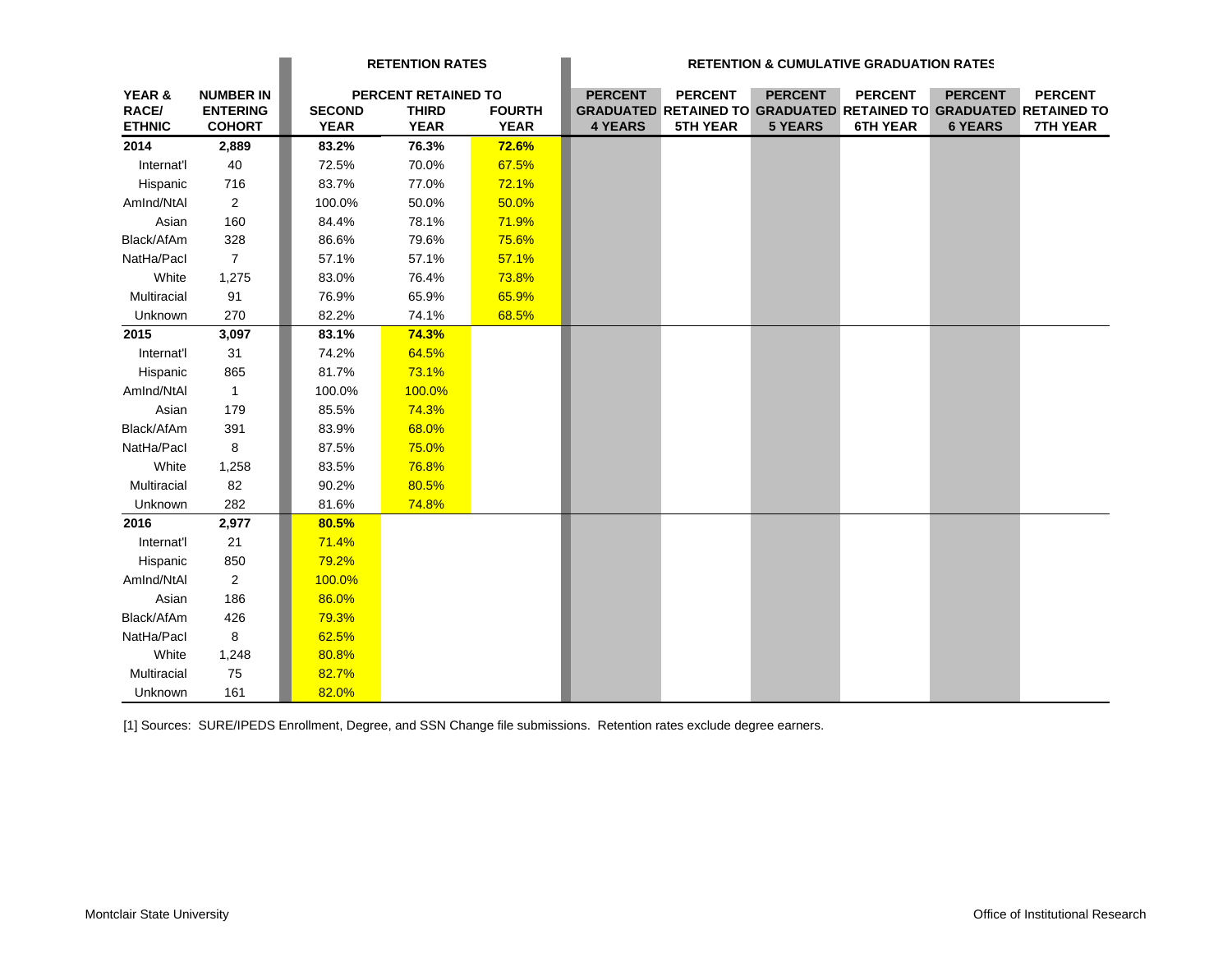## **TABLE 5: RETENTION AND GRADUATION RATES FOR FULL-TIME, FIRST-TIME UNDERGRADUATES BY RACE/ETHNICITY AND SEX, FALL 2011 [1]**

|                                                    |                                                      |                              | <b>RETENTION RATES</b>                                    |                              | <b>RETENTION &amp; CUMULATIVE GRADUATION RATES</b> |                                   |                                  |                                   |                                  |                                                                                                               |
|----------------------------------------------------|------------------------------------------------------|------------------------------|-----------------------------------------------------------|------------------------------|----------------------------------------------------|-----------------------------------|----------------------------------|-----------------------------------|----------------------------------|---------------------------------------------------------------------------------------------------------------|
| <b>YEAR &amp;</b><br><b>RACE/</b><br><b>ETHNIC</b> | <b>NUMBER IN</b><br><b>ENTERING</b><br><b>COHORT</b> | <b>SECOND</b><br><b>YEAR</b> | <b>PERCENT RETAINED TO</b><br><b>THIRD</b><br><b>YEAR</b> | <b>FOURTH</b><br><b>YEAR</b> | <b>PERCENT</b><br><b>4 YEARS</b>                   | <b>PERCENT</b><br><b>5TH YEAR</b> | <b>PERCENT</b><br><b>5 YEARS</b> | <b>PERCENT</b><br><b>6TH YEAR</b> | <b>PERCENT</b><br><b>6 YEARS</b> | <b>PERCENT</b><br><b>GRADUATED RETAINED TO GRADUATED RETAINED TO GRADUATED RETAINED TO</b><br><b>7TH YEAR</b> |
| 2011                                               | 2,336                                                | 81.7%                        | 72.5%                                                     | 69.3%                        | 42.3%                                              | 26.5%                             | 62.0%                            | 5.9%                              | 65.3%                            | 2.4%                                                                                                          |
| Internat'l                                         | 30                                                   | 83.3%                        | 83.3%                                                     | 83.3%                        | 56.7%                                              | 26.7%                             | 73.3%                            | 6.7%                              | 83.3%                            | 0.0%                                                                                                          |
| Female                                             | 20                                                   | 80.0%                        | 85.0%                                                     | 85.0%                        | 50.0%                                              | 35.0%                             | 75.0%                            | 5.0%                              | 85.0%                            | 0.0%                                                                                                          |
| Male                                               | 10                                                   | 90.0%                        | 80.0%                                                     | 80.0%                        | 70.0%                                              | 10.0%                             | 70.0%                            | 10.0%                             | 80.0%                            | 0.0%                                                                                                          |
| Hispanic                                           | 508                                                  | 83.5%                        | 74.0%                                                     | 71.1%                        | 39.8%                                              | 31.1%                             | 60.6%                            | 8.9%                              | 64.0%                            | 4.7%                                                                                                          |
| Female                                             | 324                                                  | 85.5%                        | 77.2%                                                     | 72.8%                        | 43.8%                                              | 30.2%                             | 66.0%                            | 7.4%                              | 68.8%                            | 4.6%                                                                                                          |
| Male                                               | 184                                                  | 79.9%                        | 68.5%                                                     | 67.9%                        | 32.6%                                              | 32.6%                             | 51.1%                            | 11.4%                             | 55.4%                            | 4.9%                                                                                                          |
| AmInd/NtAI                                         | $\mathcal{O}$                                        | $-$                          | --                                                        | $\overline{\phantom{a}}$     |                                                    | --                                |                                  |                                   |                                  | $\overline{\phantom{a}}$                                                                                      |
| Female                                             | $\Omega$                                             | $- -$                        |                                                           | $\overline{\phantom{a}}$     |                                                    | --                                | --                               |                                   |                                  | --                                                                                                            |
| Male                                               | $\mathbf 0$                                          | $- -$                        | $\overline{\phantom{a}}$                                  | $\overline{\phantom{a}}$     |                                                    | $\overline{\phantom{a}}$          | $\overline{a}$                   | --                                |                                  | $\overline{\phantom{a}}$                                                                                      |
| Asian                                              | 113                                                  | 85.8%                        | 72.6%                                                     | 66.4%                        | 42.5%                                              | 24.8%                             | 60.2%                            | 4.4%                              | 61.9%                            | 3.5%                                                                                                          |
| Female                                             | 64                                                   | 87.5%                        | 76.6%                                                     | 70.3%                        | 48.4%                                              | 25.0%                             | 67.2%                            | 3.1%                              | 70.3%                            | 0.0%                                                                                                          |
| Male                                               | 49                                                   | 83.7%                        | 67.3%                                                     | 61.2%                        | 34.7%                                              | 24.5%                             | 51.0%                            | 6.1%                              | 51.0%                            | 8.2%                                                                                                          |
| Black/AfAm                                         | 214                                                  | 82.2%                        | 70.1%                                                     | 66.4%                        | 37.9%                                              | 28.5%                             | 59.3%                            | 4.7%                              | 62.6%                            | 1.9%                                                                                                          |
| Female                                             | 135                                                  | 87.4%                        | 76.3%                                                     | 71.9%                        | 46.7%                                              | 24.4%                             | 67.4%                            | 2.2%                              | 68.9%                            | 1.5%                                                                                                          |
| Male                                               | 79                                                   | 73.4%                        | 59.5%                                                     | 57.0%                        | 22.8%                                              | 35.4%                             | 45.6%                            | 8.9%                              | 51.9%                            | 2.5%                                                                                                          |
| NatHa/Pacl                                         | 5                                                    | 80.0%                        | 60.0%                                                     | 60.0%                        | 40.0%                                              | 20.0%                             | 40.0%                            | 20.0%                             | 40.0%                            | 20.0%                                                                                                         |
| Female                                             | 3                                                    | 100.0%                       | 100.0%                                                    | 100.0%                       | 66.7%                                              | 33.3%                             | 66.7%                            | 33.3%                             | 66.7%                            | 33.3%                                                                                                         |
| Male                                               | 2                                                    | 50.0%                        | 0.0%                                                      | 0.0%                         | 0.0%                                               | 0.0%                              | 0.0%                             | 0.0%                              | 0.0%                             | 0.0%                                                                                                          |
| White                                              | 1,189                                                | 81.3%                        | 72.4%                                                     | 69.6%                        | 43.7%                                              | 24.6%                             | 63.2%                            | 4.8%                              | 66.4%                            | 1.6%                                                                                                          |
| Female                                             | 706                                                  | 83.4%                        | 74.6%                                                     | 72.5%                        | 49.6%                                              | 22.1%                             | 68.1%                            | 3.3%                              | 70.4%                            | 1.3%                                                                                                          |
| Male                                               | 483                                                  | 78.3%                        | 69.2%                                                     | 65.2%                        | 35.2%                                              | 28.4%                             | 55.9%                            | 7.0%                              | 60.5%                            | 2.1%                                                                                                          |
| Multiracial                                        | 94                                                   | 74.5%                        | 68.1%                                                     | 64.9%                        | 31.9%                                              | 31.9%                             | 56.4%                            | 7.4%                              | 59.6%                            | 2.1%                                                                                                          |
| Female                                             | 58                                                   | 75.9%                        | 69.0%                                                     | 67.2%                        | 36.2%                                              | 31.0%                             | 62.1%                            | 5.2%                              | 63.8%                            | 3.4%                                                                                                          |
| Male                                               | 36                                                   | 72.2%                        | 66.7%                                                     | 61.1%                        | 25.0%                                              | 33.3%                             | 47.2%                            | 11.1%                             | 52.8%                            | 0.0%                                                                                                          |
| <b>Unknown</b>                                     | 183                                                  | 79.2%                        | 72.7%                                                     | 68.3%                        | 48.1%                                              | 21.9%                             | 63.9%                            | 6.0%                              | 68.3%                            | 1.6%                                                                                                          |
| Female                                             | 117                                                  | 86.3%                        | 78.6%                                                     | 75.2%                        | 59.8%                                              | 18.8%                             | 70.9%                            | 7.7%                              | 77.8%                            | 0.9%                                                                                                          |
| Male                                               | 66                                                   | 66.7%                        | 62.1%                                                     | 56.1%                        | 27.3%                                              | 27.3%                             | 51.5%                            | 3.0%                              | 51.5%                            | 3.0%                                                                                                          |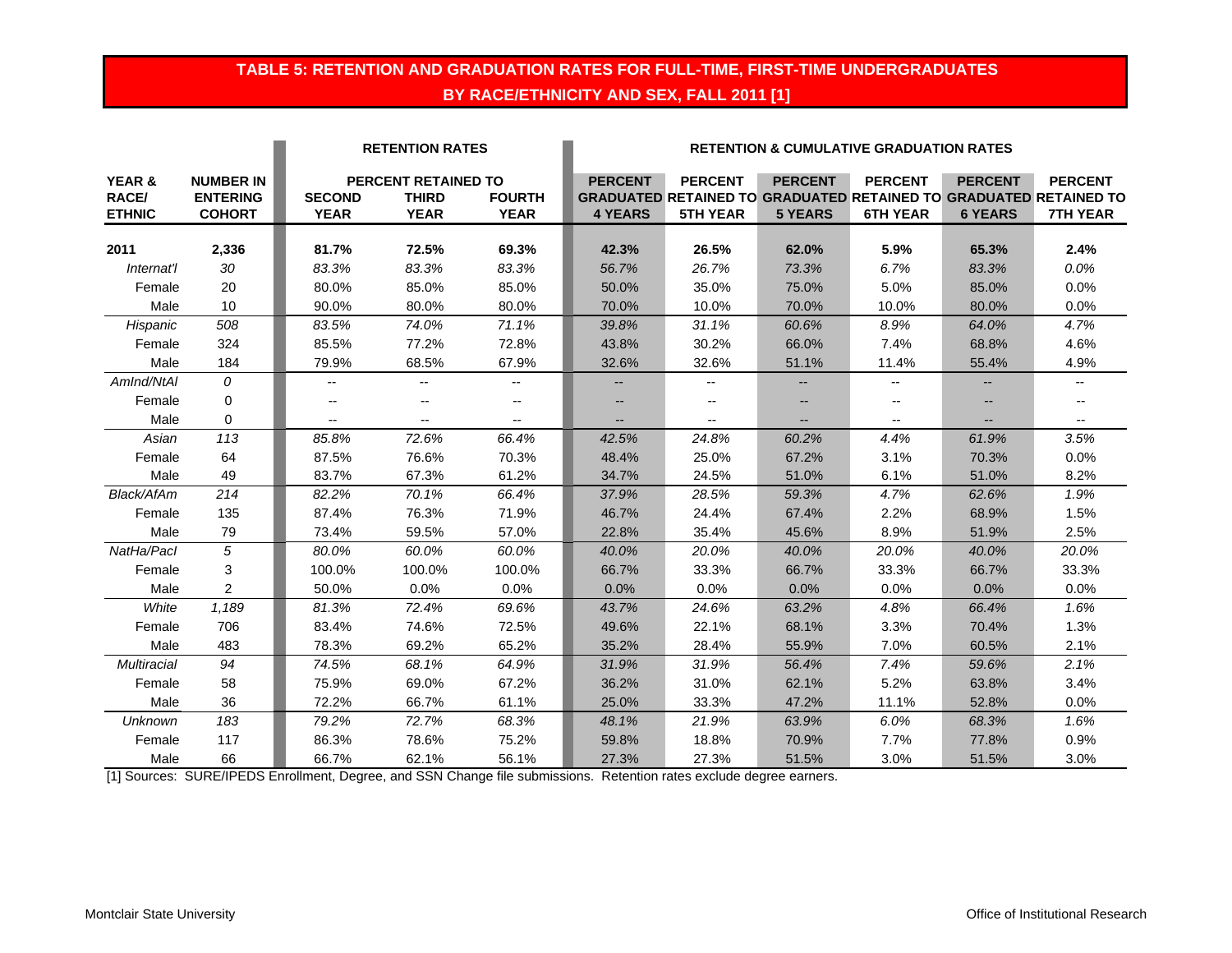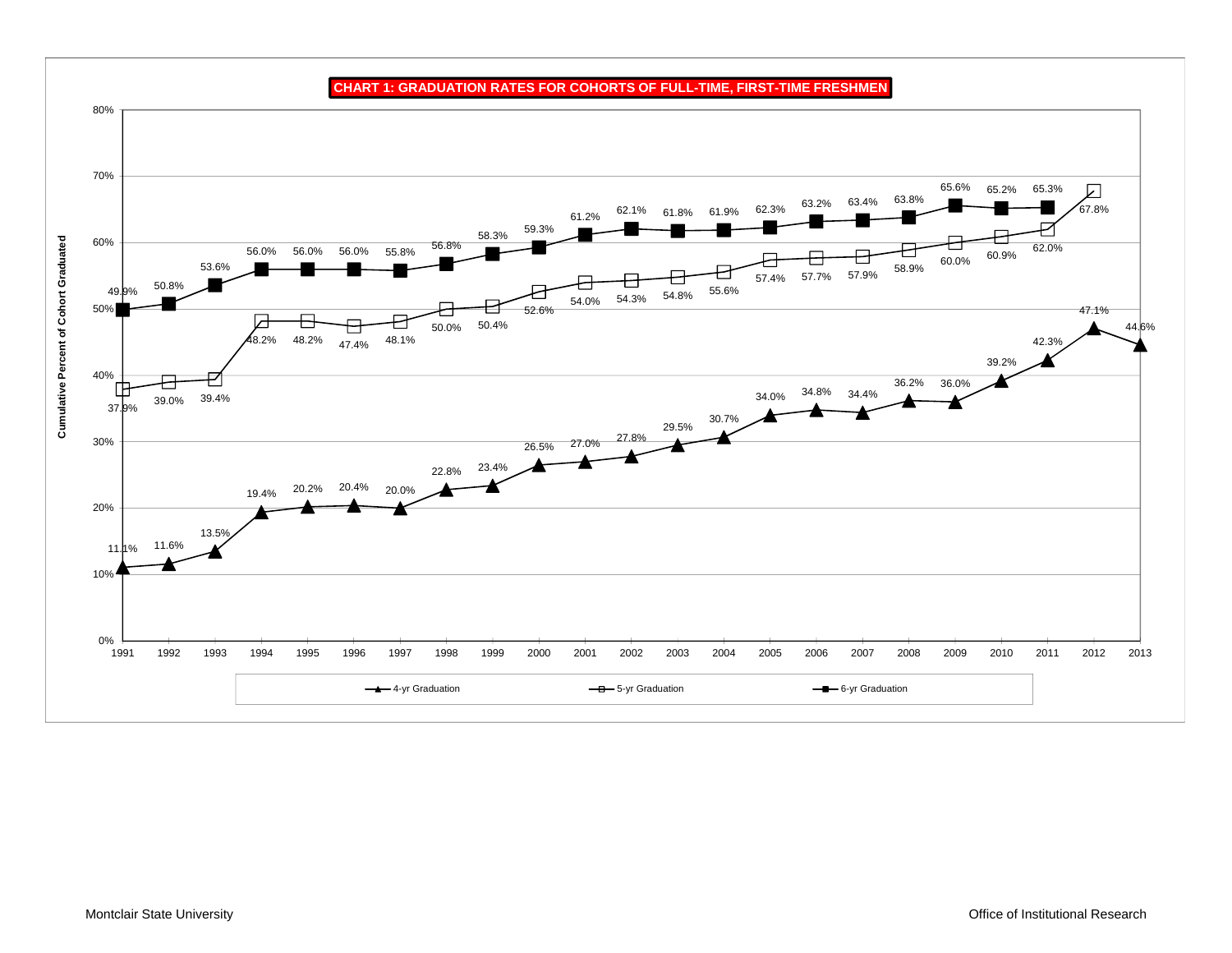#### **TABLE 6: LONG-TERM TRENDS IN GRADUATION RATES**

|         |                 |                 |                 |          | <b>Completed Completed</b> |
|---------|-----------------|-----------------|-----------------|----------|----------------------------|
|         |                 |                 |                 | in Fifth | in Sixth                   |
| Cohort  | 4-yr Graduation | 5-yr Graduation | 6-yr Graduation | Year     | Year                       |
| 1991    | 11.1%           | 37.9%           | 49.9%           | 26.8%    | 12.0%                      |
| 1992    | 11.6%           | 39.0%           | 50.8%           | 27.4%    | 11.8%                      |
| 1993    | 13.5%           | 39.4%           | 53.6%           | 25.9%    | 14.2%                      |
| 1994    | 19.4%           | 48.2%           | 56.0%           | 28.8%    | 7.8%                       |
| 1995    | 20.2%           | 48.2%           | 56.0%           | 28.0%    | 7.8%                       |
| 1996    | 20.4%           | 47.4%           | 56.0%           | 27.0%    | 8.6%                       |
| 1997    | 20.0%           | 48.1%           | 55.8%           | 28.1%    | 7.7%                       |
| 1998    | 22.8%           | 50.0%           | 56.8%           | 27.2%    | 6.8%                       |
| 1999    | 23.4%           | 50.4%           | 58.3%           | 27.0%    | 7.9%                       |
| 2000    | 26.5%           | 52.6%           | 59.3%           | 26.1%    | 6.7%                       |
| 2001    | 27.0%           | 54.0%           | 61.2%           | 27.0%    | 7.2%                       |
| 2002    | 27.8%           | 54.3%           | 62.1%           | 26.5%    | 7.8%                       |
| 2003    | 29.5%           | 54.8%           | 61.8%           | 25.3%    | 7.0%                       |
| 2004    | 30.7%           | 55.6%           | 61.9%           | 24.9%    | 6.3%                       |
| 2005    | 34.0%           | 57.4%           | 62.3%           | 23.4%    | 4.9%                       |
| 2006    | 34.8%           | 57.7%           | 63.2%           | 22.9%    | 5.5%                       |
| 2007    | 34.4%           | 57.9%           | 63.4%           | 23.5%    | 5.5%                       |
| 2008    | 36.2%           | 58.9%           | 63.8%           | 22.7%    | 4.9%                       |
| 2009    | 36.0%           | 60.0%           | 65.6%           | 24.0%    | 5.6%                       |
| 2010    | 39.2%           | 60.9%           | 65.2%           | 21.7%    | 4.3%                       |
| 2011    | 42.3%           | 62.0%           | 65.3%           | 19.7%    | 3.3%                       |
| 2012    | 47.1%           | 67.8%           |                 | 20.7%    |                            |
| 2013    | 44.6%           |                 |                 |          |                            |
| Average | 28.4%           | 52.8%           | 59.4%           | 26.0%    | 7.3%                       |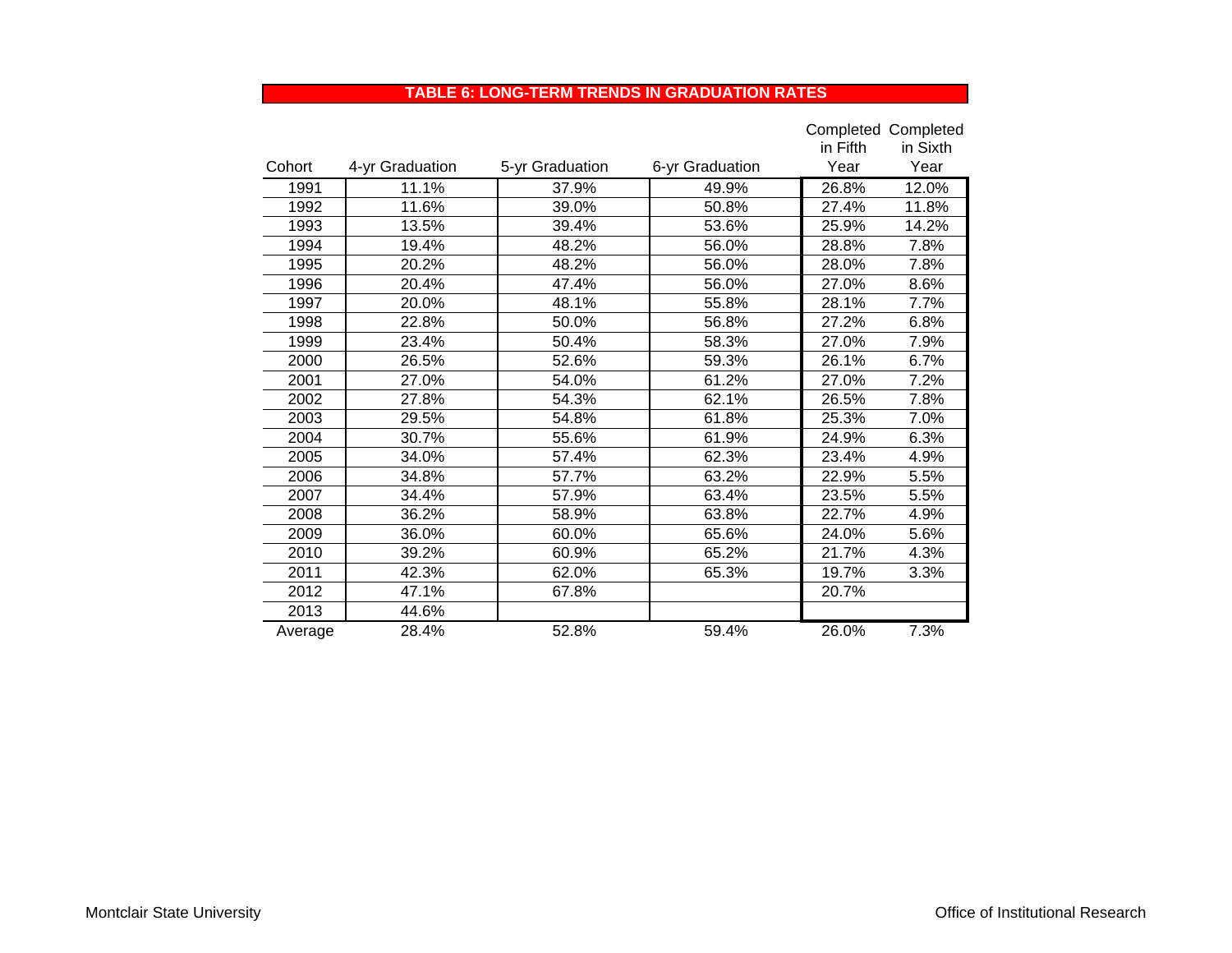90%86.1%85.3%85.0%84.9% $85\%_{3.8\%}$ 84.2% 83.9% 83.8%83.6%83.4%83.2%83.0%83.2% 83.1% 82.6%2.4% 82.0% 81.9% 81.8%81.9%81.7% 81.6%81.3%81.4%81.2%80.5%**Percent of Cohort Retained Percent of Cohort Retained** 80%77.8%  $\overline{\mathbf{r}}$ 76.3%75.6%75.5%74.9% 闪 74.5% 74.5% 74.7% 75%74.1%74.3% 73.9%73.6% 73.7% 73.5%N 73.3%73.2% 73.3% 73.3% 75.0%73.0%72. 72.5%71.7%71.9% $\frac{71.5\%}{ }$  $1.4%$ 2.6% 70% $70.8$ 70.9%70.6% 70.3% $70.1\%$  69.9%70.0% 69.8%69.8%69.4%69.3%69.1%68.5%68.2%68.2% 68.3% 68.1%68.1%67.6% <sup>67.8%</sup> 67.5%66.5%65% 2015 2016 1991 1992 1993 1994 1995 1996 1997 1998 1999 2000 2001 2002 2003 2004 2005 2006 2007 2008 2009 2010 2011 2012 2013 2014 2015 2016**1-Year Retention** - <del>B</del> 2-Year Retention 3-Year Retention

**CHART 2: RETENTION RATES FOR COHORTS OF FULL-TIME, FIRST-TIME FRESHMEN**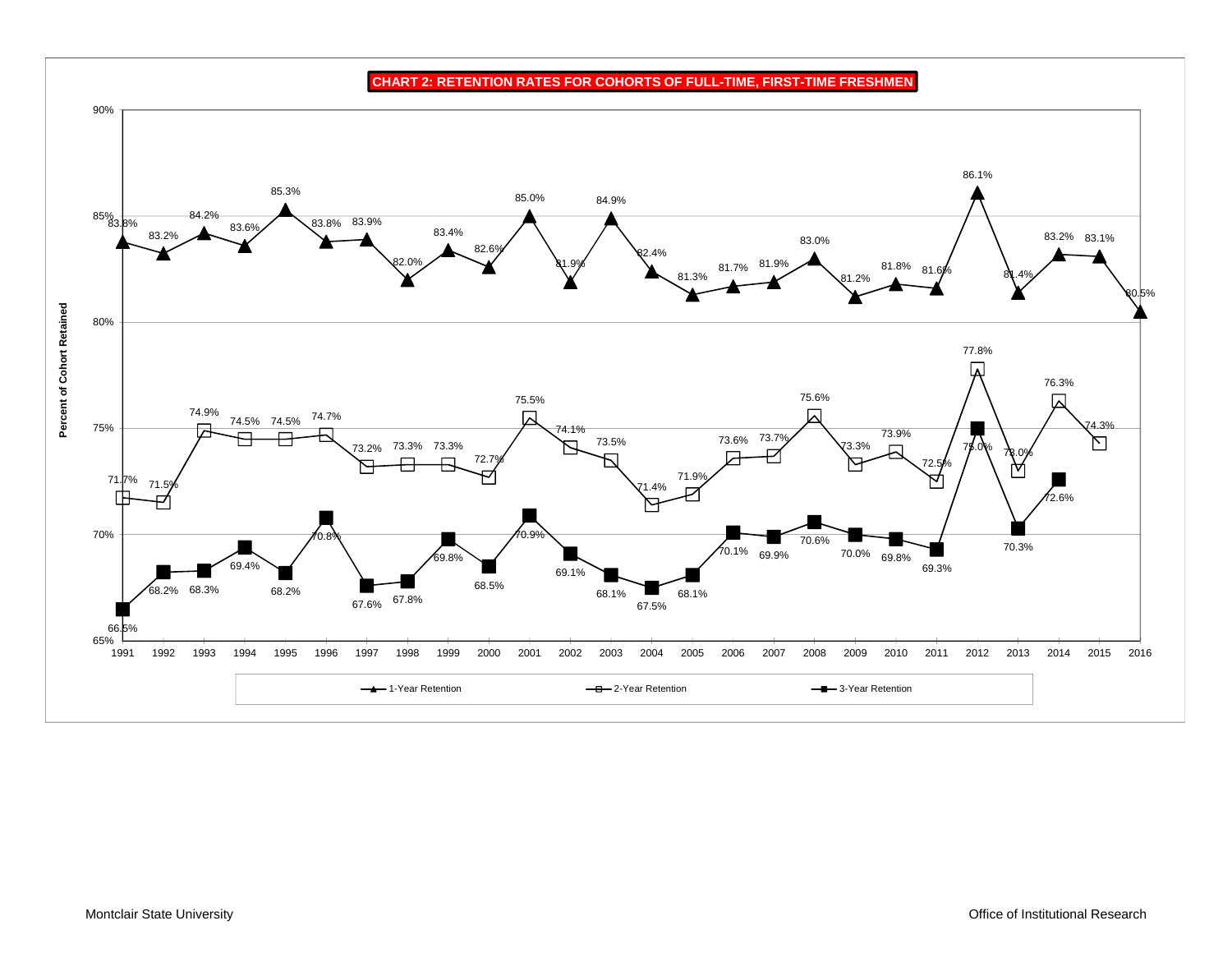|         | <b>First Semester</b> |                  |                  |                  | First Semester First Year Second Year Third Year |              |           |           |
|---------|-----------------------|------------------|------------------|------------------|--------------------------------------------------|--------------|-----------|-----------|
| Cohort  | Retention             | 1-Year Retention | 2-Year Retention | 3-Year Retention | Attrition                                        | Attrition    | Attrition | Attrition |
| 1991    | <b>No</b>             | 83.8%            | 71.7%            | 66.5%            | <b>No</b>                                        | 16.2%        | 12.0%     | 5.3%      |
| 1992    | <b>Spring</b>         | 83.2%            | 71.5%            | 68.2%            | <b>Spring</b>                                    | 16.8%        | 11.7%     | 3.3%      |
| 1993    | <b>IPEDS</b>          | 84.2%            | 74.9%            | 68.3%            | <b>IPEDS</b>                                     | 15.8%        | 9.3%      | 6.6%      |
| 1994    | <b>Data</b>           | 83.6%            | 74.5%            | 69.4%            | <b>Data</b>                                      | 16.4%        | 9.1%      | 5.1%      |
| 1995    |                       | 85.3%            | 74.5%            | 68.2%            |                                                  | 14.7%        | 10.8%     | 6.3%      |
| 1996    | 94.4%                 | 83.8%            | 74.7%            | 70.8%            | 5.6%                                             | 16.2%        | 9.1%      | 3.9%      |
| 1997    | 95.1%                 | 83.9%            | 73.2%            | 67.6%            | 4.9%                                             | 16.1%        | 10.7%     | 5.6%      |
| 1998    | 94.0%                 | 82.0%            | 73.3%            | 67.8%            | 6.0%                                             | 18.0%        | 8.7%      | 5.5%      |
| 1999    | 95.1%                 | 83.4%            | 73.3%            | 69.8%            | 4.9%                                             | 16.6%        | 10.1%     | 3.5%      |
| 2000    | 94.6%                 | 82.6%            | 72.7%            | 68.5%            | 5.4%                                             | 17.4%        | 9.9%      | 4.2%      |
| 2001    | 94.6%                 | 85.0%            | 75.5%            | 70.9%            | 5.4%                                             | 15.0%        | 9.5%      | 4.6%      |
| 2002    | 94.2%                 | 81.9%            | 74.1%            | 69.1%            | 5.8%                                             | 18.1%        | 7.8%      | 5.0%      |
| 2003    | 93.5%                 | 84.9%            | 73.5%            | 68.1%            | 6.5%                                             | 15.1%        | 11.4%     | 5.4%      |
| 2004    | 94.0%                 | 82.4%            | 71.4%            | 67.5%            | 6.0%                                             | 17.6%        | 11.0%     | 3.9%      |
| 2005    | 94.7%                 | 81.3%            | 71.9%            | 68.1%            | 5.3%                                             | 18.7%        | 9.4%      | 3.8%      |
| 2006    | 93.4%                 | 81.7%            | 73.6%            | 70.1%            | 6.6%                                             | 18.3%        | 8.1%      | 3.5%      |
| 2007    | 94.0%                 | 81.9%            | 73.7%            | 69.9%            | 6.0%                                             | 18.1%        | 8.2%      | 3.8%      |
| 2008    | 94.5%                 | 83.0%            | 75.6%            | 70.6%            | 5.5%                                             | 17.0%        | 7.4%      | 5.0%      |
| 2009    | 94.4%                 | 81.2%            | 73.3%            | 70.0%            | 5.6%                                             | 18.8%        | 7.9%      | 3.3%      |
| 2010    | 93.8%                 | 81.8%            | 73.9%            | 69.8%            | 6.2%                                             | 18.2%        | 7.9%      | 4.1%      |
| 2011    | 93.6%                 | 81.6%            | 72.5%            | 69.3%            | 6.4%                                             | 18.4%        | 9.1%      | 3.2%      |
| 2012    | 95.5%                 | 86.1%            | 77.8%            | 75.0%            | 4.5%                                             | 13.9%        | 8.3%      | 2.8%      |
| 2013    | 95.4%                 | 81.4%            | 73.0%            | 70.3%            | 4.6%                                             | 18.6%        | 8.4%      | 2.7%      |
| 2014    | 94.1%                 | 83.2%            | 76.3%            | 72.6%            | 5.9%                                             | 16.8%        | 6.9%      | 3.7%      |
| 2015    | 92.3%                 | 83.1%            | 74.3%            |                  | 7.7%                                             | 16.9%        | 8.8%      |           |
| 2016    | 91.8%                 | 80.5%            |                  |                  | 8.2%                                             | <b>19.5%</b> |           |           |
| 2017    | 91.4%                 |                  |                  |                  | 8.6%                                             |              |           |           |
| Average | 94.0%                 | 83.1%            | 73.8%            | 69.4%            | 6.0%                                             | 16.9%        | 9.3%      | 4.4%      |

#### **TABLE 7: LONG-TERM TRENDS IN RETENTION AND ATTRITION**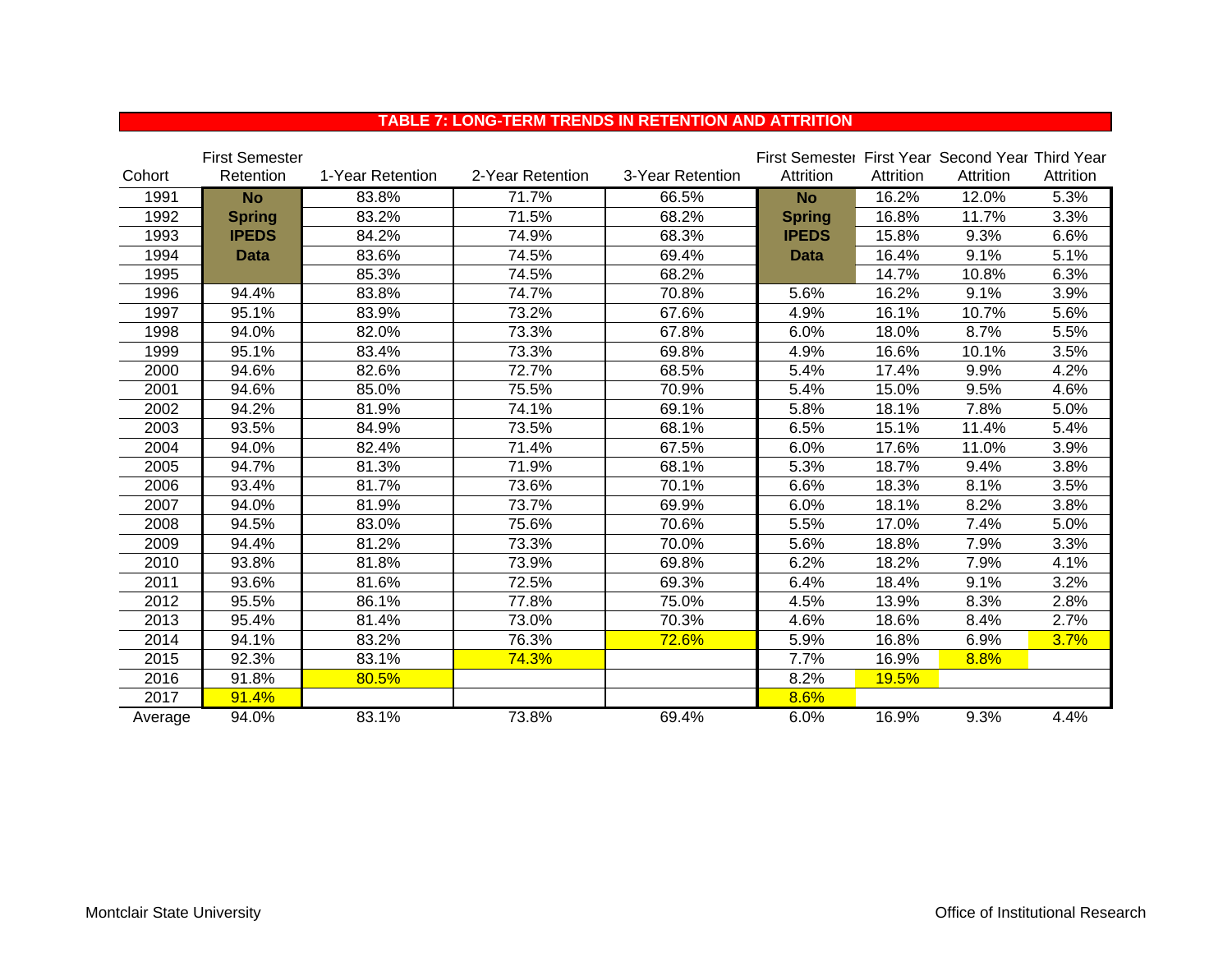|         |                                      |                                   |                                  | TABLE 0. 20070 GRADOATION RATES    |                                    |                                 |                                |
|---------|--------------------------------------|-----------------------------------|----------------------------------|------------------------------------|------------------------------------|---------------------------------|--------------------------------|
| Cohort  | Four-year<br>Graduation<br>$(100\%)$ | Five-year<br>Graduation<br>(125%) | Six-year<br>Graduation<br>(150%) | Seven-year<br>Graduation<br>(175%) | Eight-year<br>Graduation<br>(200%) | Completed<br>in Seventh<br>Year | Completed<br>in Eighth<br>Year |
| 1998    | 22.8%                                | 50.0%                             | 56.8%                            | 59.5%                              | 60.7%                              | 2.7%                            | 1.2%                           |
| 1999    | 23.4%                                | 50.4%                             | 58.3%                            | 61.5%                              | 62.3%                              | 3.2%                            | 0.8%                           |
| 2000    | 26.5%                                | 52.6%                             | 59.3%                            | 61.0%                              | 62.5%                              | 1.7%                            | 1.5%                           |
| 2001    | 27.0%                                | 54.0%                             | 61.2%                            | 63.8%                              | 64.8%                              | 2.6%                            | 1.0%                           |
| 2002    | 27.8%                                | 54.3%                             | 62.1%                            | 63.9%                              | 64.6%                              | 1.8%                            | 0.6%                           |
| 2003    | 29.5%                                | 54.8%                             | 61.8%                            | 63.4%                              | 64.4%                              | 1.6%                            | 1.0%                           |
| 2004    | 30.7%                                | 55.6%                             | 61.9%                            | 63.8%                              | 64.8%                              | 1.9%                            | 1.0%                           |
| 2005    | 34.0%                                | 57.4%                             | 62.3%                            | 63.8%                              | 64.5%                              | 1.5%                            | 0.7%                           |
| 2006    | 34.8%                                | 57.7%                             | 63.2%                            | 64.7%                              | 65.6%                              | 1.5%                            | 0.8%                           |
| 2007    | 34.4%                                | 57.9%                             | 63.4%                            | 65.6%                              | 66.2%                              | 2.2%                            | 0.6%                           |
| 2008    | 36.2%                                | 58.9%                             | 63.8%                            | 65.5%                              | 66.7%                              | 1.7%                            | 1.2%                           |
| 2009    | 36.0%                                | 60.0%                             | 65.6%                            | 66.9%                              | 67.3%                              | 1.3%                            | 0.4%                           |
| Average | 30.3%                                | 55.3%                             | 61.6%                            | 63.6%                              | 64.5%                              | 2.0%                            | 0.9%                           |

#### **TABLE 8: 200% GRADUATION RATES**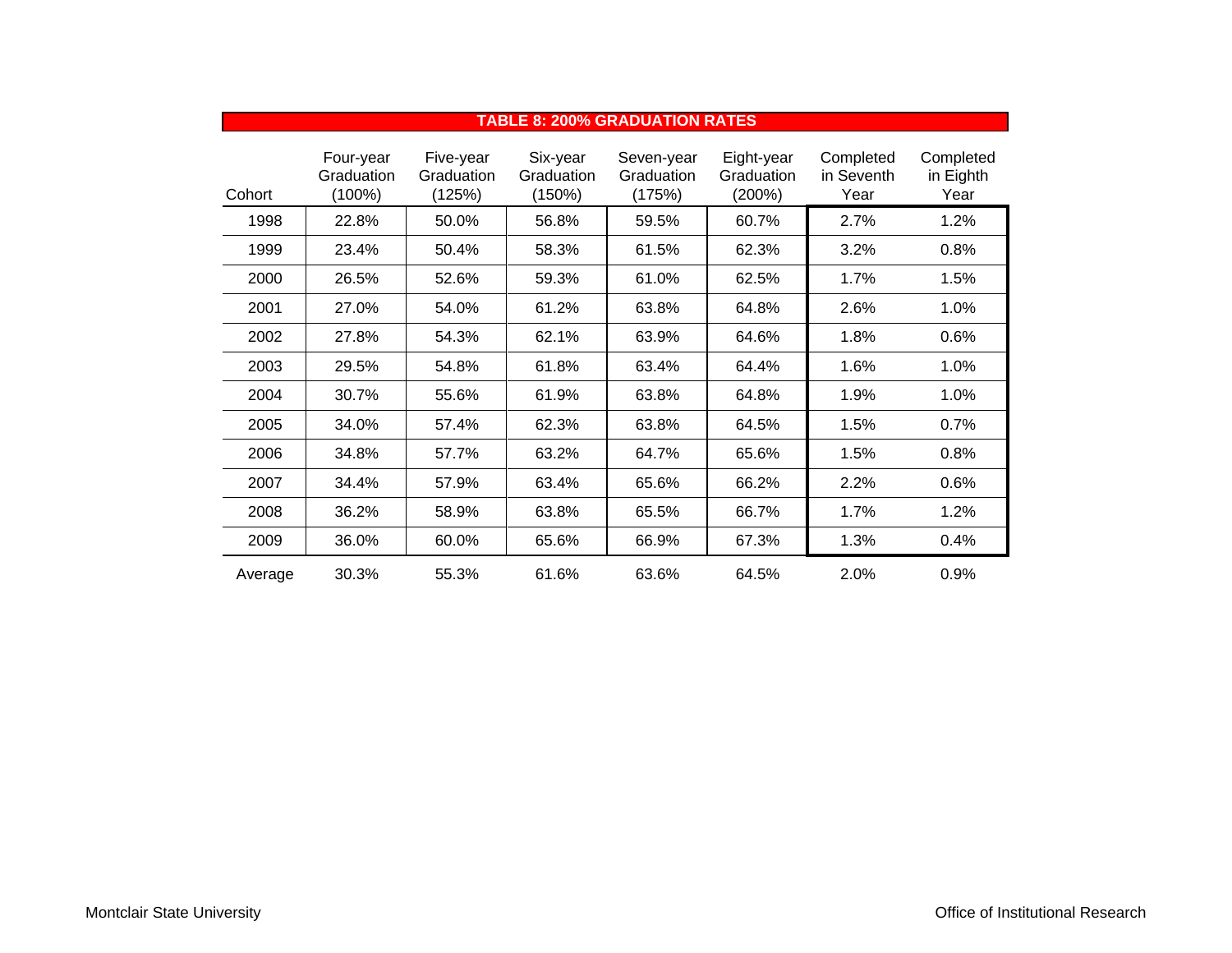# **TABLE 9: RETENTION AND GRADUATION RATES FOR THE FULL-TIME, FIRST-TIME FRESHMAN COHORT ENTERING IN FALL 2011, BY SAT SCORES [1]**

|                                                 |                                                      |                              | <b>RETENTION RATES</b>                             |                              | <b>CUMULATIVE GRADUATION RATES</b>             |                                                      |                                                      |
|-------------------------------------------------|------------------------------------------------------|------------------------------|----------------------------------------------------|------------------------------|------------------------------------------------|------------------------------------------------------|------------------------------------------------------|
| <b>YEAR &amp;</b><br><b>SAT</b><br><b>RANGE</b> | <b>NUMBER IN</b><br><b>ENTERING</b><br><b>COHORT</b> | <b>SECOND</b><br><b>YEAR</b> | PERCENT RETAINED TO<br><b>THIRD</b><br><b>YEAR</b> | <b>FOURTH</b><br><b>YEAR</b> | <b>PERCENT</b><br><b>GRADUATED</b><br>≤4 YEARS | <b>PERCENT</b><br><b>GRADUATED</b><br><b>5 YEARS</b> | <b>PERCENT</b><br><b>GRADUATED</b><br><b>6 YEARS</b> |
| 2011                                            | 2,336                                                | 81.7%                        | 72.5%                                              | 69.3%                        | 42.3%                                          | 62.0%                                                | 65.3%                                                |
| Math                                            |                                                      |                              |                                                    |                              |                                                |                                                      |                                                      |
| 700-800                                         | 13                                                   | 92.3%                        | 84.6%                                              | 76.9%                        | 61.5%                                          | 76.9%                                                | 76.9%                                                |
| 600-690                                         | 205                                                  | 84.4%                        | 73.7%                                              | 68.8%                        | 46.3%                                          | 62.4%                                                | 65.9%                                                |
| 500-590                                         | 984                                                  | 81.7%                        | 71.5%                                              | 68.5%                        | 42.8%                                          | 62.1%                                                | 65.1%                                                |
| 400-490                                         | 936                                                  | 81.6%                        | 73.5%                                              | 70.5%                        | 41.2%                                          | 61.6%                                                | 65.2%                                                |
| 300-390                                         | 125                                                  | 82.4%                        | 74.4%                                              | 72.0%                        | 39.2%                                          | 64.0%                                                | 68.8%                                                |
| 200-290                                         | $\overline{2}$                                       | 50.0%                        | 0.0%                                               | 0.0%                         | 0.0%                                           | 0.0%                                                 | 0.0%                                                 |
| Missing                                         | 71                                                   | 71.8%                        | 66.2%                                              | 62.0%                        | 40.8%                                          | 59.2%                                                | 62.0%                                                |
| <b>Critical Reading</b>                         |                                                      |                              |                                                    |                              |                                                |                                                      |                                                      |
| 700-800                                         | 20                                                   | 95.0%                        | 90.0%                                              | 90.0%                        | 70.0%                                          | 85.0%                                                | 85.0%                                                |
| 600-690                                         | 164                                                  | 84.8%                        | 67.7%                                              | 62.8%                        | 43.9%                                          | 58.5%                                                | 61.6%                                                |
| 500-590                                         | 786                                                  | 79.3%                        | 70.1%                                              | 66.7%                        | 41.9%                                          | 60.7%                                                | 63.7%                                                |
| 400-490                                         | 1,093                                                | 82.3%                        | 74.5%                                              | 71.9%                        | 42.5%                                          | 63.4%                                                | 66.6%                                                |
| 300-390                                         | 201                                                  | 87.6%                        | 75.6%                                              | 71.1%                        | 39.3%                                          | 60.7%                                                | 66.7%                                                |
| 200-290                                         | 1                                                    | 100.0%                       | 100.0%                                             | 100.0%                       | 100.0%                                         | 100.0%                                               | 100.0%                                               |
| Missing                                         | 71                                                   | 71.8%                        | 66.2%                                              | 62.0%                        | 40.8%                                          | 59.2%                                                | 62.0%                                                |
| Writing                                         |                                                      |                              |                                                    |                              |                                                |                                                      |                                                      |
| 700-800                                         | 12                                                   | 83.3%                        | 75.0%                                              | 75.0%                        | 25.0%                                          | 50.0%                                                | 58.3%                                                |
| 600-690                                         | 168                                                  | 81.0%                        | 72.0%                                              | 66.7%                        | 47.0%                                          | 66.7%                                                | 68.5%                                                |
| 500-590                                         | 897                                                  | 84.1%                        | 74.1%                                              | 72.1%                        | 47.4%                                          | 65.9%                                                | 68.6%                                                |
| 400-490                                         | 1,022                                                | 80.8%                        | 72.2%                                              | 68.2%                        | 39.2%                                          | 59.4%                                                | 63.4%                                                |
| 300-390                                         | 160                                                  | 79.4%                        | 68.8%                                              | 66.3%                        | 30.0%                                          | 53.8%                                                | 58.1%                                                |
| 200-290                                         | 3                                                    | 66.7%                        | 66.7%                                              | 66.7%                        | 33.3%                                          | 66.7%                                                | 66.7%                                                |
| Missing                                         | 74                                                   | 71.6%                        | 66.2%                                              | 62.2%                        | 41.9%                                          | 59.5%                                                | 62.2%                                                |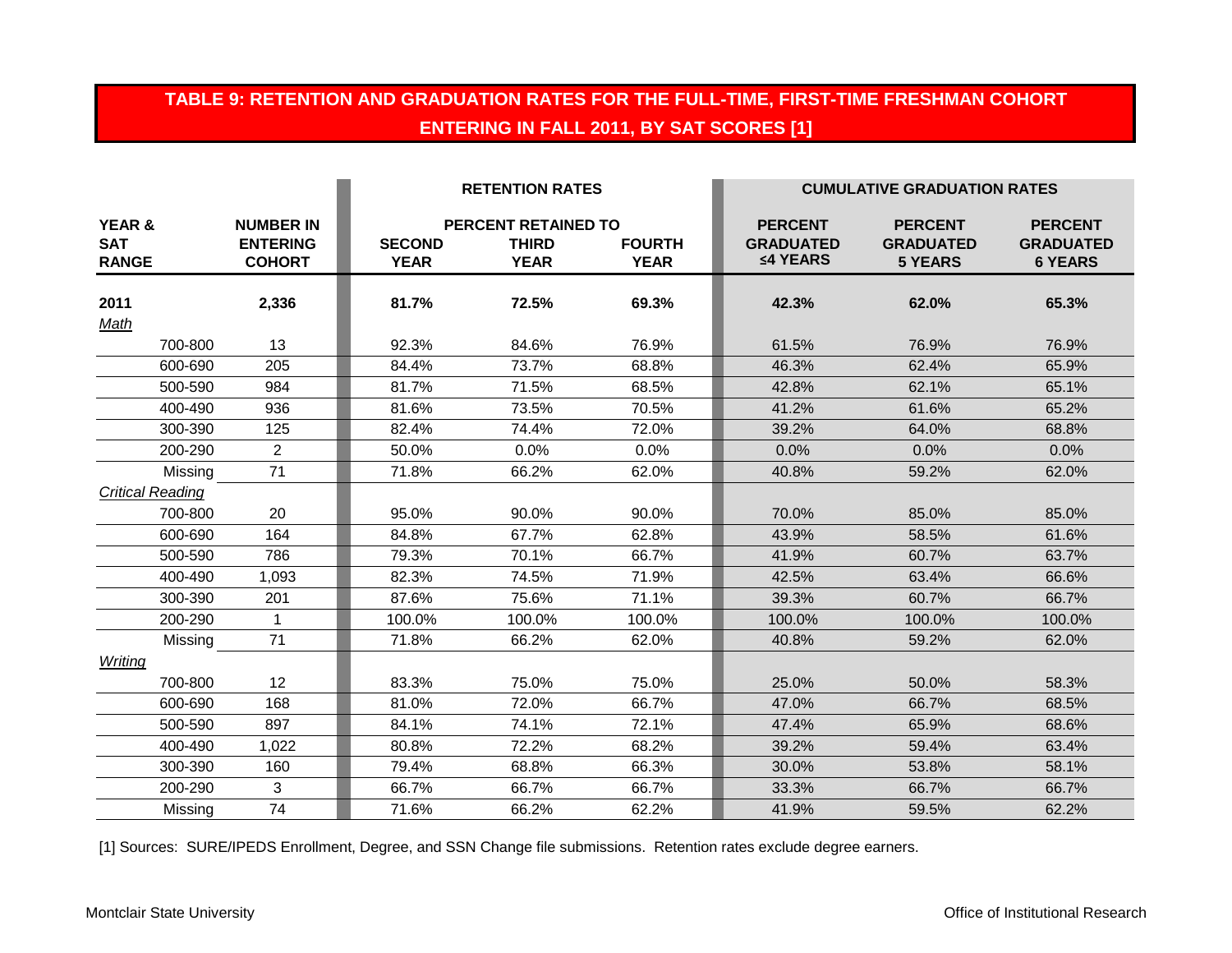#### **TABLE 10: MEANS COMPARISONS: COMPLETERS VS. NON-COMPLETERS, FALL 2011 COHOR T**

| 2011 Entering First-time Cohort | Means      |                |                   | Statistical  |
|---------------------------------|------------|----------------|-------------------|--------------|
| <b>Academic Measures</b>        | Completers | Non-Completers | <b>Difference</b> | Significance |
| <b>SAT-Mathematics</b>          | 503        | 502            |                   |              |
| SAT-Verbal                      | 487        | 489            | -2                |              |
| SAT-Combined (2 tests)          | 990        | 991            |                   |              |
| <b>SAT-Written</b>              | 497        | 488            | 9                 | $***$        |
| SAT-Combined (3 tests)          | 1488       | 1479           | 9                 |              |
| High School GPA                 | 3.25       | 3.12           | 0.13              | ***          |
| <b>High School Rank</b>         | 69         | 63             | 6                 | $***$        |

\* T-tests: group means; 2-tailed, equal variance assumed, p≤0.05

\*\* T-tests: group means; 2-tailed, equal variance assumed, p≤0.01

\*\*\* T-tests: group means; 2-tailed, equal variance assumed, p≤0.001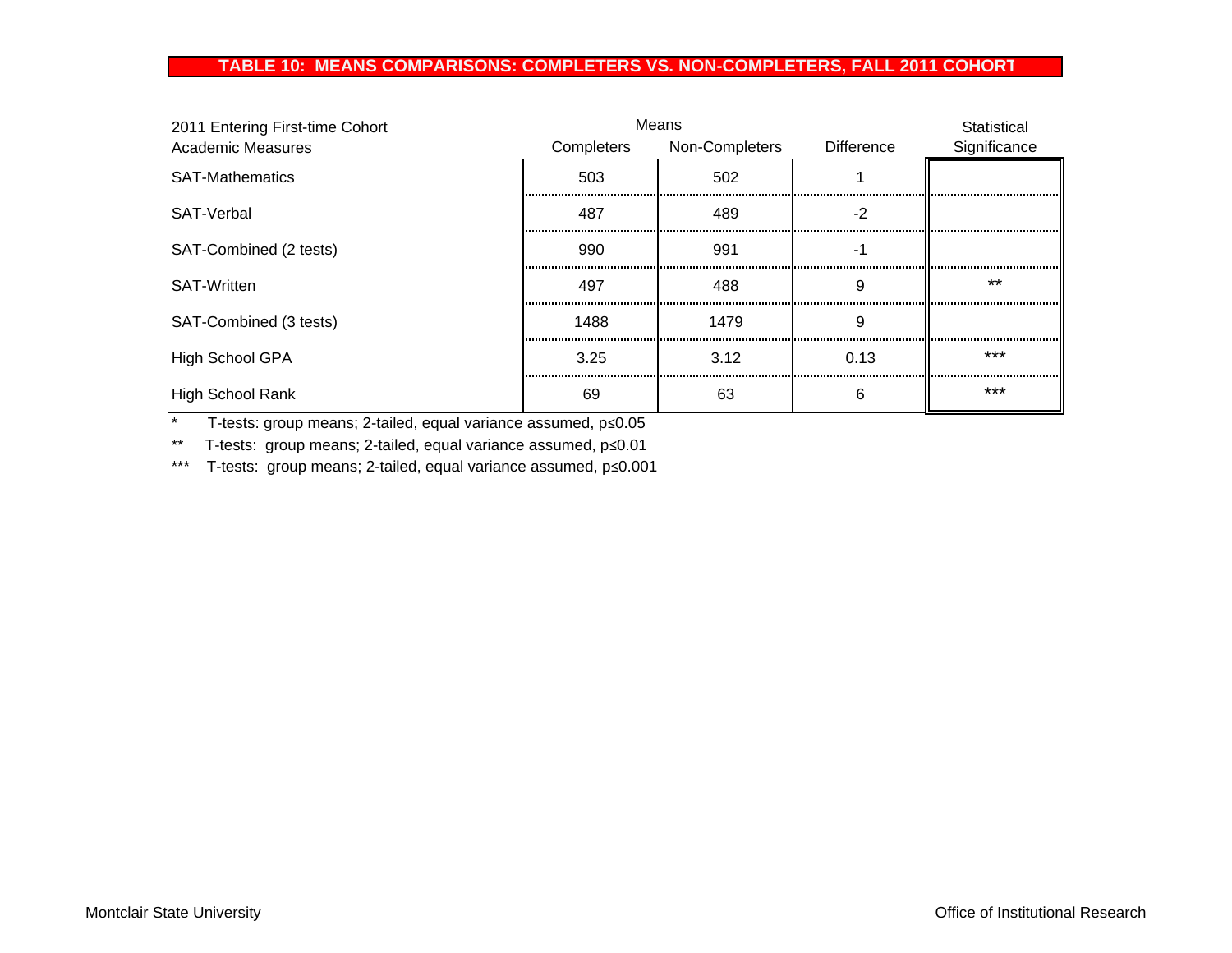## **TABLE 11: SIX-YEAR GRADUATION RATES FOR FULL-TIME, FIRST-TIME UNDERGRADUATE COHORTS FOR STUDENTS RECEIVING FEDERAL AND STATE TUITION GRANTS, FALL 2005 TO FALL 2011**

|                                                              |                                  |                                       | <b>CUMULATIVE SIX-YEAR GRADUATION RATE</b> |                   |
|--------------------------------------------------------------|----------------------------------|---------------------------------------|--------------------------------------------|-------------------|
|                                                              | <b>NUMBER IN</b>                 | <b>NUMBER</b>                         | <b>PERCENT</b>                             |                   |
| <b>FEDERAL PELL GRANT</b>                                    | <b>ENTERING</b>                  | <b>GRADUATED</b>                      | <b>GRADUATED</b>                           |                   |
| <b>AWARD STATUS</b>                                          | <b>COHORT</b>                    | <b>IN 6 YEARS</b>                     | <b>6 YEARS</b>                             | <b>Difference</b> |
| 2005                                                         | 1,868                            | 1,164                                 | 62.3%                                      |                   |
| <b>Received Federal PELL Grant</b>                           | 497                              | 285                                   | 57.3%                                      |                   |
| Did Not Receive Federal PELL Grant                           | 1,371                            | 879                                   | 64.1%                                      | (6.77)            |
| 2006                                                         | 2,017                            | 1,275                                 | 63.2%                                      |                   |
| <b>Received Federal PELL Grant</b>                           | 514                              | 309                                   | 60.1%                                      |                   |
| Did Not Receive Federal PELL Grant                           | 1,503                            | 966                                   | 64.3%                                      | (4.15)            |
| 2007                                                         | 2,068                            | 1,311                                 | 63.4%                                      |                   |
| <b>Received Federal PELL Grant</b>                           | 568                              | 343                                   | 60.4%                                      |                   |
| Did Not Receive Federal PELL Grant                           | 1,500                            | 968                                   | 64.5%                                      | (4.15)            |
| 2008                                                         | 2,257                            | 1,440                                 | 63.8%                                      |                   |
| <b>Received Federal PELL Grant</b>                           | 613                              | 375                                   | 61.2%                                      |                   |
| Did Not Receive Federal PELL Grant                           | 1,644                            | 1,065                                 | 64.8%                                      | (3.61)            |
| 2009                                                         | 2,100                            | 1,377                                 | 65.6%                                      |                   |
| <b>Received Federal PELL Grant</b>                           | 701                              | 439                                   | 62.6%                                      |                   |
| Did Not Receive Federal PELL Grant                           | 1,399                            | 938                                   | 67.0%                                      | (4.42)            |
| 2010                                                         | 2,169                            | 1,415                                 | 65.2%                                      |                   |
| <b>Received Federal PELL Grant</b>                           | 803                              | 505                                   | 62.9%                                      |                   |
| Did Not Receive Federal PELL Grant                           | 1,366                            | 910                                   | 66.6%                                      | (3.73)            |
| 2011                                                         | 2,336                            | 1,526                                 | 65.3%                                      |                   |
| <b>Received Federal PELL Grant</b>                           | 939                              | 593                                   | 63.2%                                      |                   |
| Did Not Receive Federal PELL Grant                           | 1,397                            | 933                                   | 66.8%                                      | (3.63)            |
|                                                              |                                  |                                       | <b>CUMULATIVE SIX-YEAR GRADUATION RATE</b> |                   |
|                                                              |                                  |                                       |                                            |                   |
| <b>STATE OF NEW JERSEY</b>                                   | <b>NUMBER IN</b>                 | <b>NUMBER</b>                         | <b>PERCENT</b>                             |                   |
| <b>TUITION ASSISTANCE GRANT (TAG)</b><br><b>AWARD STATUS</b> | <b>ENTERING</b><br><b>COHORT</b> | <b>GRADUATED</b><br><b>IN 6 YEARS</b> | <b>GRADUATED</b><br><b>6 YEARS</b>         | <b>Difference</b> |
| 2008                                                         | 2,257                            | 1,440                                 | 63.8%                                      |                   |
| <b>Received NJ TAG Grant</b>                                 | 628                              | 397                                   | 63.2%                                      |                   |
| Did Not Receive NJ TAG Grant                                 | 1,629                            | 1,043                                 | 64.0%                                      | (0.81)            |
| 2009                                                         |                                  |                                       | 65.6%                                      |                   |
| <b>Received NJ TAG Grant</b>                                 | 2,100<br>641                     | 1,377<br>410                          | 64.0%                                      |                   |
| Did Not Receive NJ TAG Grant                                 | 1,459                            | 967                                   | 66.3%                                      |                   |
|                                                              |                                  |                                       |                                            | (2.32)            |
| 2010                                                         | 2,169                            | 1,415                                 | 65.2%                                      |                   |
| Received NJ TAG Grant                                        | 668                              | 428                                   | 64.1%                                      |                   |
| Did Not Receive NJ TAG Grant                                 | 1,501                            | 987                                   | 65.8%                                      | (1.68)            |
| 2011                                                         | 2,336                            | 1,526                                 | 65.3%                                      |                   |
| Received NJ TAG Grant                                        | 727                              | 474                                   | 65.2%                                      |                   |
| Did Not Receive NJ TAG Grant                                 | 1.609                            | 1,052                                 | 65.4%                                      | (0.18)            |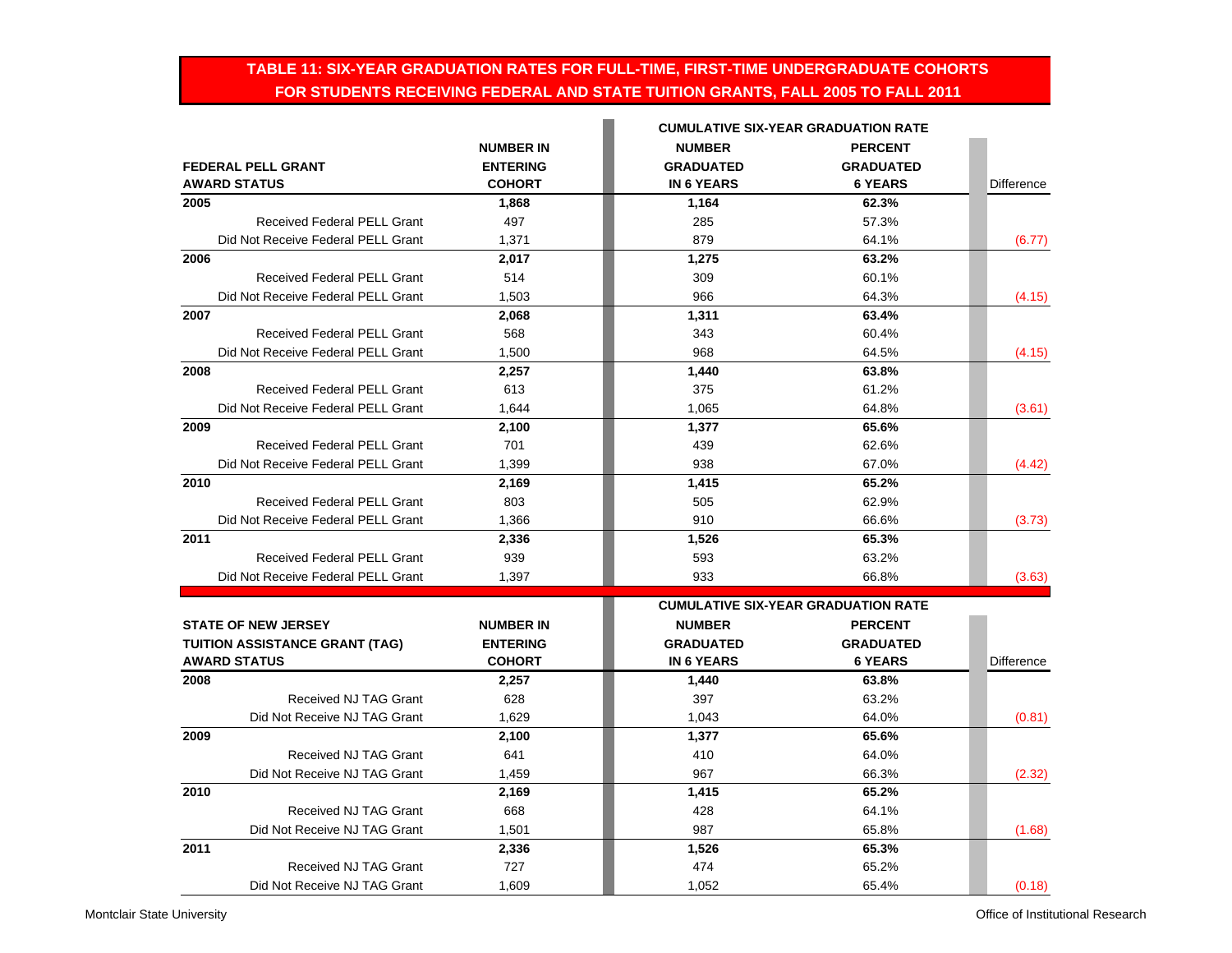# **TABLE 12: COHORT ADJUSTMENTSFIRST-TIME ENTERING UNDERGRADUATES, FALL 2007 TO FALL 2016**

| YEAR<br><b>COHORT</b><br><b>ENTERED</b> | <b>ORIGINAL NUMBER IN</b><br><b>ENTERING COHORT [1]</b> | <b>NUMBER OF</b><br><b>EXCLUSIONS [2]</b> | <b>REVISED/ADJUSTED NUMBER IN</b><br><b>ENTERING COHORT [3]</b> |
|-----------------------------------------|---------------------------------------------------------|-------------------------------------------|-----------------------------------------------------------------|
|                                         |                                                         |                                           |                                                                 |
| 2007                                    | 2,069                                                   | 1                                         | 2,068                                                           |
| 2008                                    | 2,257                                                   | 0                                         | 2,257                                                           |
| 2009                                    | 2,101                                                   |                                           | 2,100                                                           |
| 2010                                    | 2,171                                                   | $\overline{2}$                            | 2,169                                                           |
| 2011                                    | 2,338                                                   | 2                                         | 2,336                                                           |
| 2012                                    | 2,202                                                   | 4                                         | 2,201                                                           |
| 2013                                    | 3,030                                                   | 3                                         | 3,027                                                           |
| 2014                                    | 2,889                                                   | 0                                         | 2,889                                                           |
| 2015                                    | 3,098                                                   | 4                                         | 3,097                                                           |
| 2016                                    | 2,977                                                   | 0                                         | 2,977                                                           |

[1] Source: SURE/IPEDS fall enrollment submission.

[2] IPEDS allows institutions to "exclude" from their first-time cohorts students who die, become permanently disabled, leave for military service, leave for foreign service, or leave on a church mission. Source: Banner.

[3] This is the Revised IPEDS cohort number, with exclusions (death, permanent disability, military service, foreign service, & church mission service) removed. This number is used to complete our IPEDS Graduation Rate Survey.

**YEAR**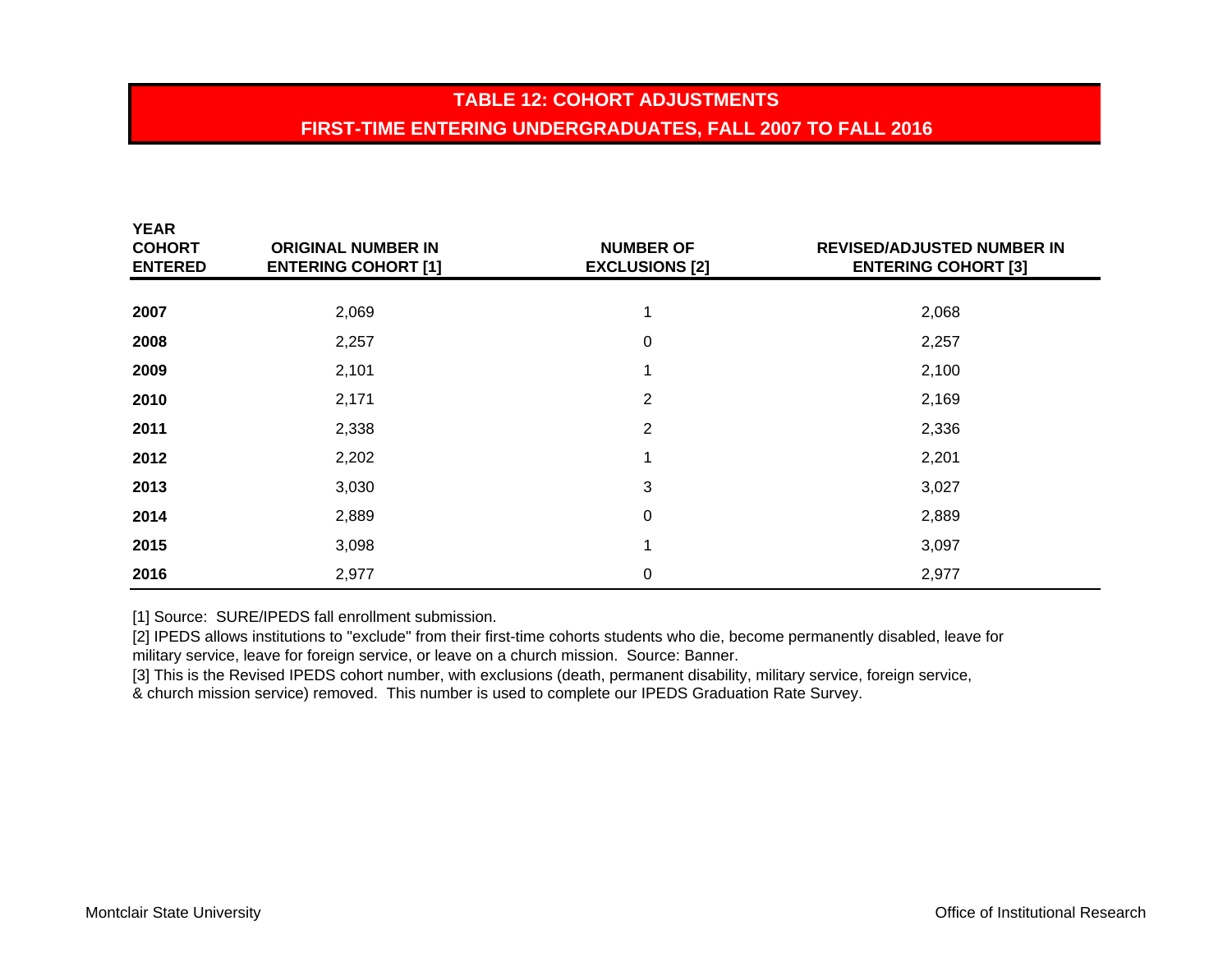## **TABLE 13: IPEDS OUTCOME MEASURES SURVEY OF FULL-TIME\_FIRST-TIME, PART-TIME\_FIRST-TIME, FULL-TIME\_TRANSFER, AND PART-TIME\_TRANSFER COHORTS ENTERING DURING THE FULL ACADEMIC YEAR 2009-10**

|                                                     |                                                      |                   |                                   | <b>GRADUATION RATES</b>                    | <b>FOUR-YEAR</b>                            | <b>GRADUATION RATES</b>                    | <b>SIX-YEAR</b>                      | <b>GRADUATION RATES</b>                    | <b>EIGHT-YEAR</b>                           | <b>OUT-TRANSFER RATES</b>                              |                                                                                    |  |  |
|-----------------------------------------------------|------------------------------------------------------|-------------------|-----------------------------------|--------------------------------------------|---------------------------------------------|--------------------------------------------|--------------------------------------|--------------------------------------------|---------------------------------------------|--------------------------------------------------------|------------------------------------------------------------------------------------|--|--|
| <b>ACADEMIC YEAR</b><br>2009-2010<br><b>COHORTS</b> | <b>NUMBER IN</b><br><b>ENTERING</b><br><b>COHORT</b> | <b>EXCLUSIONS</b> | <b>ADJUSTED</b><br><b>COHORTS</b> | <b>Number</b><br>Awarded<br><b>Degrees</b> | <b>Percent</b><br>Awarded<br><b>Degrees</b> | <b>Number</b><br>Awarded<br><b>Degrees</b> | Percent<br>Awarded<br><b>Degrees</b> | <b>Number</b><br>Awarded<br><b>Degrees</b> | <b>Percent</b><br>Awarded<br><b>Degrees</b> | <b>Number</b><br><b>To Other</b><br><b>Institution</b> | <b>Percent</b><br><b>Transferred Transferred</b><br>To Other<br><b>Institution</b> |  |  |
| <b>Total AY Entrants</b>                            | 4,162                                                | 3                 | 4,159                             | 2,011                                      | 48.4%                                       | 2.816                                      | 67.7%                                | 2,879                                      | 69.2%                                       | 832                                                    | 20.0%                                                                              |  |  |
| Full-time, First-time                               | 2.147                                                |                   | 2,146                             | 760                                        | 35.4%                                       | 1,395                                      | 65.0%                                | 1,433                                      | 66.8%                                       | 518                                                    | 24.1%                                                                              |  |  |
| Part-time, First-time                               | 28                                                   | 0                 | 28                                |                                            | 3.6%                                        | 10                                         | 35.7%                                | 10                                         | 35.7%                                       |                                                        | 25.0%                                                                              |  |  |
| Full-time, Transfer                                 | 1,601                                                |                   | 1,600                             | 1,097                                      | 68.6%                                       | 1,214                                      | 75.9%                                | 1,230                                      | 76.9%                                       | 224                                                    | 14.0%                                                                              |  |  |
| Part-time, Transfer                                 | 386                                                  |                   | 385                               | 153                                        | 39.7%                                       | 197                                        | 51.2%                                | 206                                        | 53.5%                                       | 83                                                     | 21.6%                                                                              |  |  |

Source: IPEDS Outcomes Measure Survey. Data from: (a) Student Unit Record Enrollment (SURE) State of New Jersey compliance files, and (b) National Student Clearinghouse.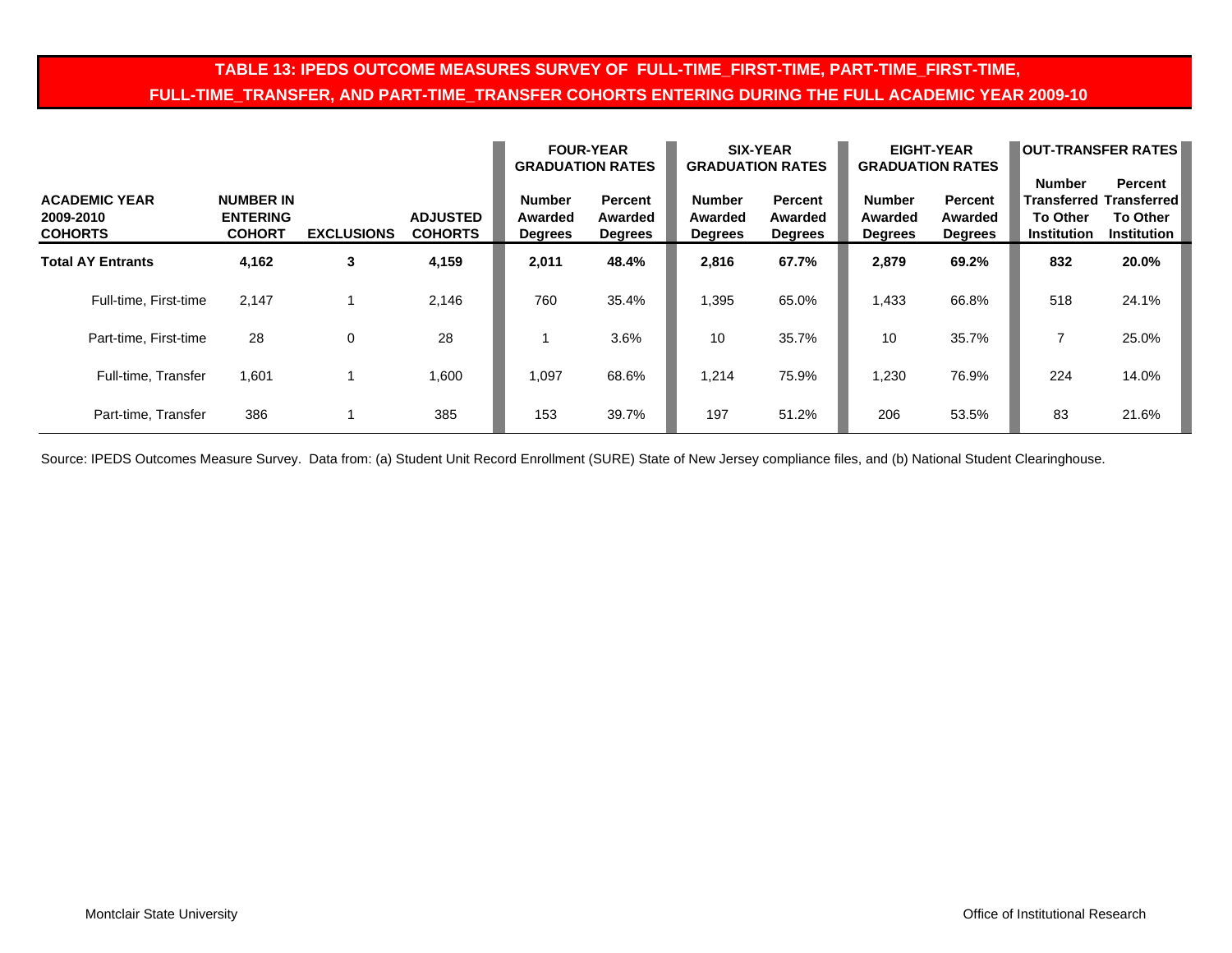## **TABLE 14: GRADUATION RATE BENCHMARK DATA FOR NEW JERSEY PEERS AND CARNEGIE CLASSIFICATIONS FALL 1999 TO FALL 2010 FULL-TIME FIRST-TIME COHORTS**

|                                                                    | 1999 Cohort |      |      | 2000 Cohort |      |      |      | 2001 Cohort |      | 2002 Cohort |      |      | 2003 Cohort |           |                | 2004 Cohort |      |      |
|--------------------------------------------------------------------|-------------|------|------|-------------|------|------|------|-------------|------|-------------|------|------|-------------|-----------|----------------|-------------|------|------|
|                                                                    |             | 5    | 6    | 4           | 5    | 6    | 4    |             | 6    | 4           | 5    | 6    | 4           | 5         | 6              |             | 5    | 6    |
|                                                                    | Year        | Year | Year | Year        | Year | Year | Year | Year        | Year | Year        | Year | Year | Year        | Year      |                | Year 4 Year | Year | Year |
| <b>Public Research Universities (Highest Research Activity)</b>    |             |      |      |             |      |      |      |             |      |             |      |      |             |           |                |             |      |      |
| <b>Rutgers University-New Brunswick</b>                            | 43%         | 63%  | 71%  | 47%         | 67%  | 73%  | 48%  | 67%         | 73%  | 49%         | 69%  | 75%  | 52%         | 71%       | 77%            | 53%         | 70%  | 77%  |
| National Average-(81 Institutions in IPEDS 2017)                   | 40%         | 64%  | 69%  | 42%         | 65%  | 70%  | 43%  | 66%         | 70%  | 44%         | 65%  | 70%  | 45%         | 67%       | 71%            | 42%         | 63%  | 68%  |
|                                                                    |             |      |      |             |      |      |      |             |      |             |      |      |             |           |                |             |      |      |
| <b>Public Research Universities (Higher Research Activity)</b>     |             |      |      |             |      |      |      |             |      |             |      |      |             |           |                |             |      |      |
| New Jersey Institute of Technology                                 | 18%         | 45%  | 54%  | 19%         | 47%  | 54%  | 14%  | 41%         | 51%  | 16%         | 45%  | 55%  | 17%         | 45%       | 55%            | 16%         | 44%  | 55%  |
| <b>Rutgers University-Newark</b>                                   | 22%         | 47%  | 58%  | 26%         | 48%  | 57%  | 25%  | 46%         | 57%  | 26%         | 48%  | 59%  | 34%         | 56%       | 65%            | 30%         | 53%  | 63%  |
| National Average-(76 Institutions in IPEDS 2017)                   | 25%         | 45%  | 52%  | 26%         | 46%  | 52%  | 26%  | 46%         | 53%  | 27%         | 47%  | 54%  | 28%         | 48%       | 54%            | 27%         | 45%  | 52%  |
|                                                                    |             |      |      |             |      |      |      |             |      |             |      |      |             |           |                |             |      |      |
| <b>Public Research Universities (Moderate Research Activity)</b>   |             |      |      |             |      |      |      |             |      |             |      |      |             |           |                |             |      |      |
| Rowan University                                                   | 39%         | 59%  | 62%  | 42%         | 63%  | 67%  | 39%  | 59%         | 64%  | 43%         | 61%  | 65%  | 47%         | 65%       | 67%            | 42%         | 63%  | 68%  |
| Montclair State University                                         | 23%         | 50%  | 58%  | 27%         | 53%  | 59%  | 27%  | 54%         | 61%  | 28%         | 54%  | 62%  | 30%         | 55%       | 62%            | 31%         | 56%  | 62%  |
| National Average-(39 Institutions in IPEDS 2017)                   | 16%         | 32%  | 39%  | 17%         | 33%  | 40%  | 17%  | 33%         | 40%  | 18%         | 34%  | 41%  | 17%         | 34%       | 41%            | 17%         | 34%  | 41%  |
|                                                                    |             |      |      |             |      |      |      |             |      |             |      |      |             |           |                |             |      |      |
| <b>Public Master's College&amp; Universities (Larger Programs)</b> |             |      |      |             |      |      |      |             |      |             |      |      |             |           |                |             |      |      |
| <b>Kean University</b>                                             | 16%         | 38%  | 45%  | 16%         | 36%  | 44%  | 17%  | 36%         | 42%  | 16%         | 37%  | 44%  | 19%         | 38%       | 45%            | 17%         | 39%  | 47%  |
| New Jersey City University                                         | 9%          | 28%  | 38%  | 7%          | 23%  | 32%  | 8%   | 23%         | 31%  | 6%          | 26%  | 34%  | 8%          | 26%       | 38%            | 8%          | 25%  | 37%  |
| Rutgers University-Camden                                          | 26%         | 52%  | 63%  | 25%         | 43%  | 52%  | 26%  | 56%         | 62%  | 29%         | 52%  | 58%  | 30%         | 52%       | 62%            | 32%         | 54%  | 64%  |
| <b>Stockton University</b>                                         | 36%         | 57%  | 62%  | 41%         | 61%  | 63%  | 45%  | 64%         | 68%  | 43%         | 60%  | 65%  | 39%         | 58%       | 66%            | 40%         | 60%  | 64%  |
| The College of New Jersey                                          | 64%         | 81%  | 83%  | 66%         | 83%  | 86%  | 68%  | 81%         | 83%  | 68%         | 83%  | 85%  | 73%         | 84%       | 86%            | 71%         | 84%  | 86%  |
| William Paterson University of New Jersey                          | 16%         | 42%  | 48%  | 16%         | 44%  | 51%  | 15%  | 41%         | 47%  | 16%         | 41%  | 45%  | 21%         | 46%       | 52%            | 17%         | 42%  | 49%  |
| National Average- (163 institutions in IPEDS 2017)                 | 19%         | 39%  | 45%  | 20%         | 40%  | 46%  | 21%  | 40%         | 47%  | 21%         | 40%  | 47%  | 21%         | 40%       | 46%            | 22%         | 40%  | 46%  |
|                                                                    |             |      |      |             |      |      |      |             |      |             |      |      |             |           |                |             |      |      |
| <b>Public Master's College&amp; Universities (Medium Programs)</b> |             |      |      |             |      |      |      |             |      |             |      |      |             |           |                |             |      |      |
| Ramapo College of New Jersey                                       | 38%         | 54%  | 57%  | 44%         | 63%  | 66%  | 48%  | 63%         | 65%  | 53%         | 67%  | 70%  | <b>NA</b>   | <b>NA</b> | N <sub>A</sub> | 32%         | 54%  | 64%  |
| National Average- (68 institutions in IPEDS 2017)                  | 19%         | 33%  | 39%  | 20%         | 35%  | 40%  | 20%  | 35%         | 41%  | 21%         | 36%  | 42%  | 21%         | 35%       | 41%            | 20%         | 36%  | 41%  |
|                                                                    |             |      |      |             |      |      |      |             |      |             |      |      |             |           |                |             |      |      |
| <b>Public Master's College&amp; Universities (Small Programs)</b>  |             |      |      |             |      |      |      |             |      |             |      |      |             |           |                |             |      |      |
| National Average-(42 institutions in IPEDS 2017)                   | 23%         | 38%  | 43%  | 23%         | 38%  | 43%  | 23%  | 37%         | 42%  | 23%         | 38%  | 43%  | 22%         | 35%       | 40%            | 20%         | 34%  | 38%  |